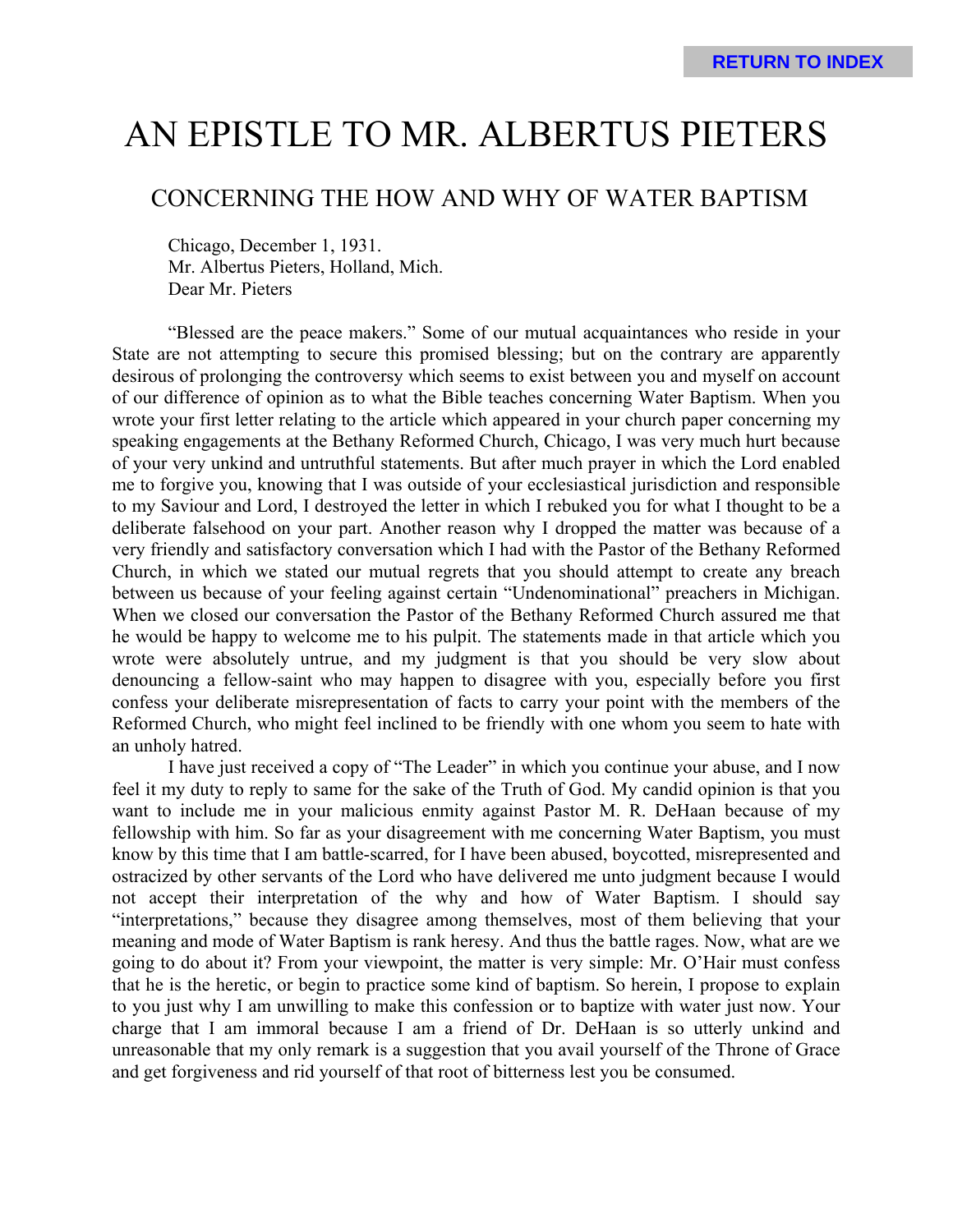You and Dr. DeHaan and I should be united with our Spiritual weapons against the great Adversary, our common foe, instead of giving sinners and backsliders occasion to stumble over the folly of those whom the Risen Lord has trusted with at least some place of leadership. Shall we not remember the best gift? "Though I have prophecy, and understand all mysteries, and all knowledge: and though I have all faith, so that I could remove mountains, and have not love, I am nothing." Your injustice has forced me to this method of defense; only for the Truth's sake.

I have carefully read the two booklets which you sent me, the one containing the message entitled, "Jonah, The Whale and Dr. M. R. DeHaan," and the other with the message "Why We Baptize Infants." In the first of these two messages, on page 10, you admit that among many members of the Reformed Church there is growing up a distinct hostility to the "Premillenarians'" interpretation of the Bible. You further state in the same paragraph that Mr. Bultema, Mr. Bennink and Dr. DeHaan have made premillennialism as interpreted in the Scofield Bible, a stench in the nostrils of honest Christian men. I do not doubt that this blessed doctrine is a stench in your nostrils, and it is my honest opinion that your relentless hatred for this Blessed Truth is the chief cause for your continuous attacks upon Dr. DeHaan and other brethren, including myself. Moreover I know hundreds of "Honest Christian Men" in your State who are constantly praising God for raising up true servants like Mr. Bultema, Mr. Bennink and Dr. DeHaan to deliver them from the folly and delusion of "Postmillennialism," for the support of which there is not a verse of Scripture in the Bible.

In my honest opinion; Dr. C. I. Scofield was God's greatest human gift to the Church in this generation. You well know that his interpretation of the Premillennial Coming of the Lord Jesus Christ is the view generally held by Premillenarians. Then why should you seek to discredit this man of God with your people when on the same page you write these words: "It is emphatically no discredit to a man, in the Reformed Church in America, to be a premillenarian?"

On page 14 of your book on Infant Baptism you state: "I do not know how infant baptism could be defended upon such principles." The "such principles" to which you refer is the common view held by Pre-millenarians, whether they be associated with the Baptist, or Congregational, or Presbyterian, or Methodist, or Episcopal, or Lutheran, or Reformed or Christian Reformed Church; that is, that the Old Testament Law Dispensation was, and this present Dispensation of Grace or Church Age is, a temporary and parenthetical age; and therefore there has not been an unbroken continuity in the Abrahamic Covenant, so far as Church truth is concerned. You therefore admit that no Pre-millenarian can conscientiously defend Infant Baptism. Would you have a Christian man be insincere or dishonest by continuing to practice Infant Baptism after the Lord has opened his eyes to the Premillennial truth? According to your own admission, Premillennialism and Infant Baptism are irreconcilable. You would lead one to believe in your booklet that you held nothing against Dr. DeHaan because he was converted to the Premillennial interpretation of the Coming of the Lord, that had he continued preaching this truth there would have been no opposition on your part had he not ceased the practice of Infant Baptism; and yet you have admitted a Pre-millenarian could not defend it. Would not a Premillenarian who would continue to defend it for the sake of holding his pastorate or keeping peace in the denomination be a hypocrite? I cannot believe that you are sincere in your statements, but if sincere, you are inconsistent. I believe that every Christian should be honest, sincere and consistent. Because of this, I would not preach Infant Baptism in a Baptist denomination any more than I would preach Immersion in a Presbyterian Church. Now the first point of importance is, that you have admitted that a Christian cannot believe in Dr. Scofield's Dispensational divisions of the Bible and believe in Infant Baptism. I believe with all my heart in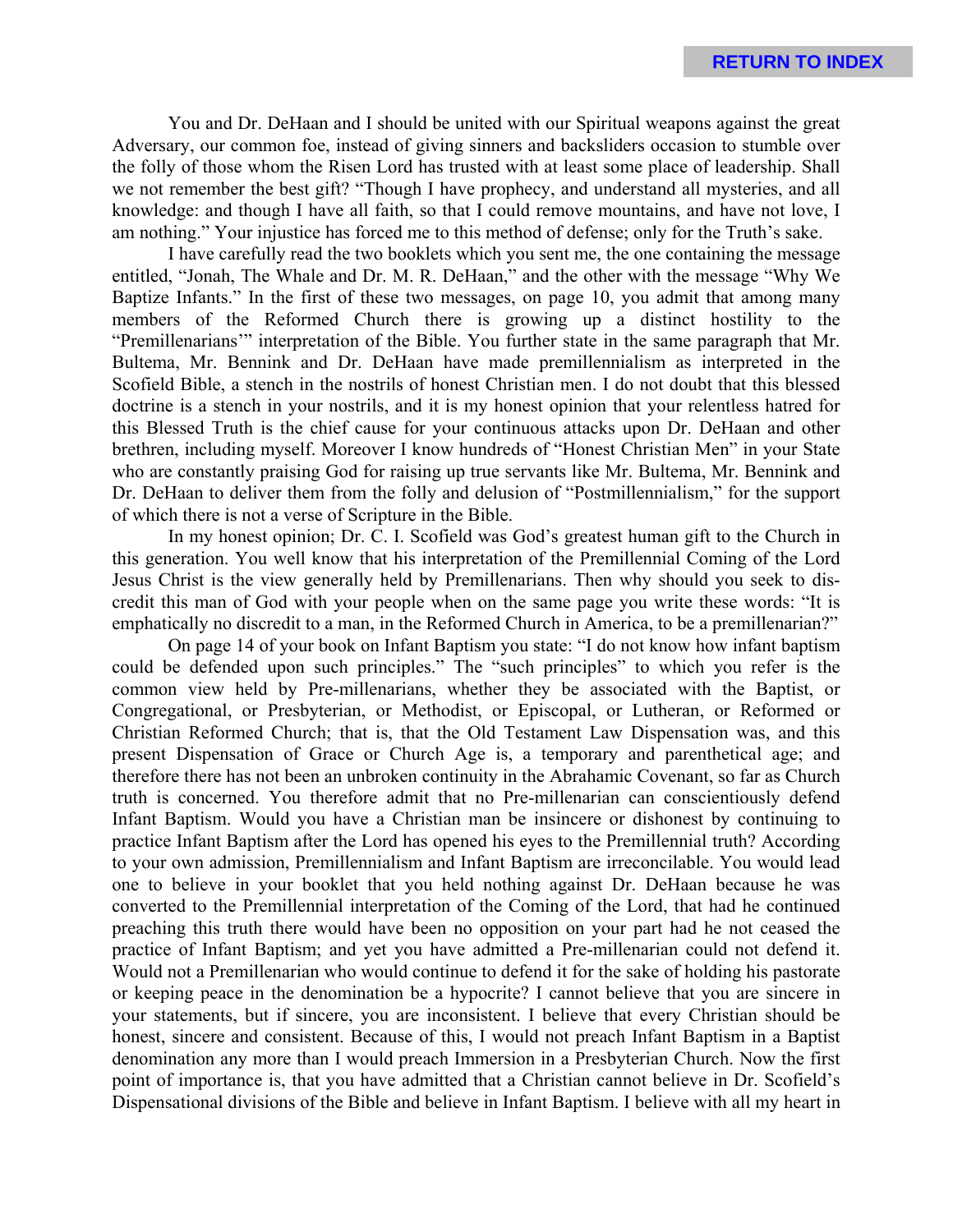these divisions and my testimony is, that this more satisfactory knowledge of the Bible has not in any way diminished my love for the Lord Jesus Christ. I love Him with all my heart and I am so glad that He is the Judge to whom I am responsible instead of some self-appointed or man-made ecclesiastical "boss." Now for

### THE WHY AND HOW OF WATER BAPTISM

Of course, you are already aware of the fact that Dr. DeHaan and I do not fully agree as to the "why and how of water baptism." But there is such a vast difference between your "why and how" and his "why and how," that if one is scriptural, the other is altogether unscriptural: they have nothing in common. Moreover, you and Dr. DeHaan and I represent only the triangle of the matter, which has so many sides that it is an unnamable polygon. The chief Fundamental Baptist Overseer in Michigan disagrees with all three of us. He insists on Baptist Church baptism. I disagree with him, therefore he wrote in his church paper that I was a traitor to the Lord. Like yourself, he got quite hot-headed in his denunciation. But as you know, the Baptists have their differences within their own denomination, as some of them insist that their church was founded by John the Baptist. Others of them say that John the Baptist was an Old Testament prophet, that their church began on the Day of Pentecost; and yet even these say that they would not preach to an unsaved Gentile Peter's Pentecostal message to the House of Israel, "Repent and be baptized for the remission of sins." I preached for several weeks in a Baptist Church where more than one hundred people were saved, including some of their members, and when Communion day came I was excluded from the table because my immersion had not been at the hands of a Baptist. They called it "close baptism." Perhaps, you know something of the religious feud that has gone on for years between the Baptists and the Campbellites in the South, because the Baptists teach that a person should be baptized with water because he is saved, and the Campbellites teach he must be baptized with water in order to be saved. And then the non-Progressive Campbellites will not accept members from the Progressive Campbellites without re-baptizing them. One of the leading Fundamental Baptist preachers of New York received into the membership of his church several Baptists who had been baptized by a very spiritual Baptist preacher in the Name of the Lord Jesus and he required them to be re-baptized in the name of the Father, the Son and the Holy Spirit.

A short time ago the pastor of the Christian Church in this neighborhood called on me to ask me where I got my strange ideas about Water Baptism. He declared I had never been born of water, because I had not been baptized in water for the remission of sins. He didn't know that I had been christened with holy water when a little babe. This water was sprinkled on me to take away my original sin and make me a Christian. I asked him if he believed the "well of water springing up" and the "living water flowing from within" in the fourth and seventh chapters of John respectively were literal or figurative. He was sure they were figurative but the water in the third of John was literal. He believes one must be buried and born at the same time in water. I attended a Lutheran Church a short time ago. The preacher's sermon was "How to Become a Christian." He said many became Christians by accident, that is, by Infant Baptism.

I was teaching the Book of Acts at a Bible Conference in Western Pennsylvania. The Word stirred up some of the religious people there. You could tell they were religious by the religious clothing they wore. There was a division among them because of baptism. Some taught that unless the believer was put under the water three separate times and practiced the washing of other disciples' feet, he would not go to heaven, and should not be permitted to partake of the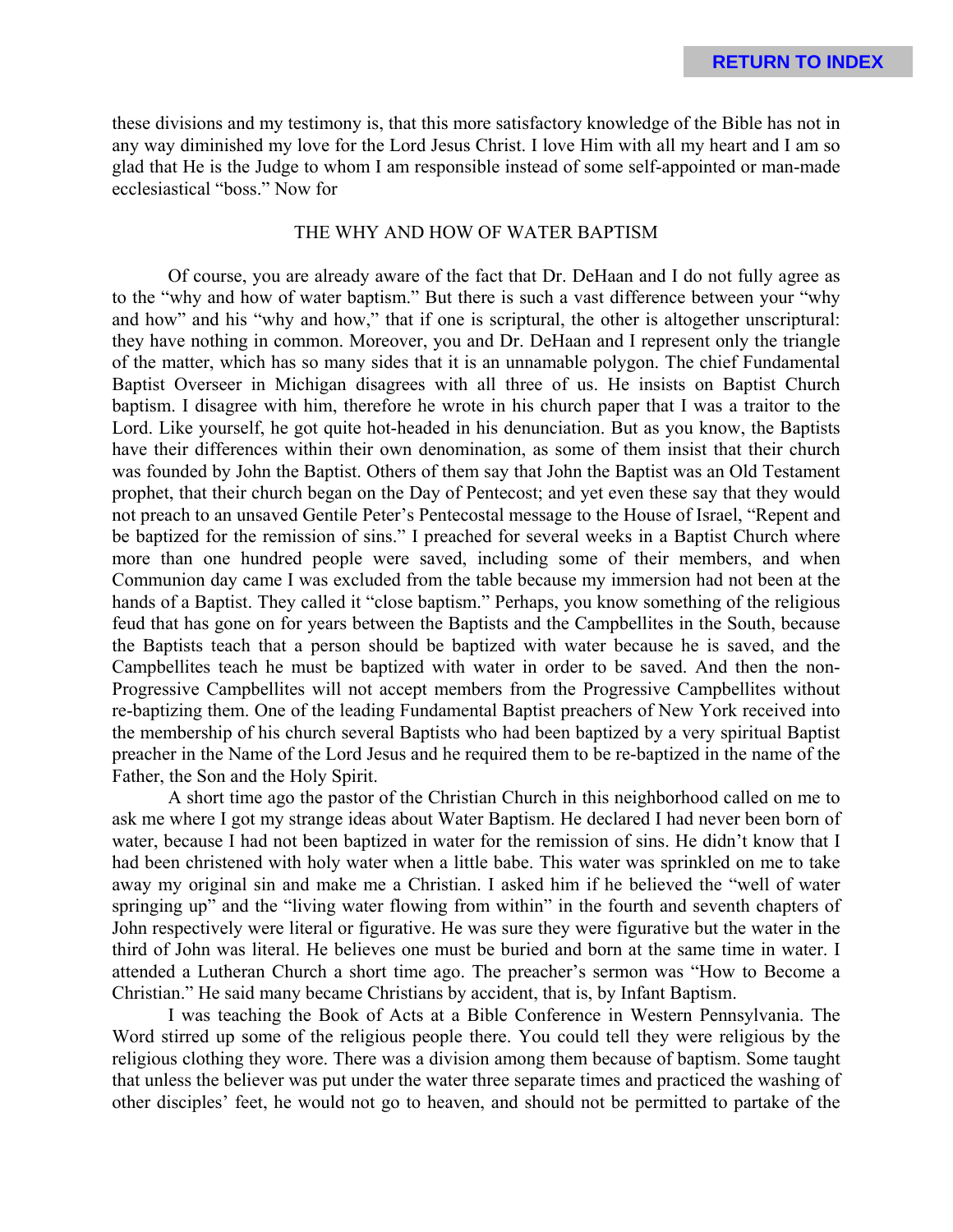Lord's supper. Now you can imagine that I was in as bad with them as I am with you. But they did not close my mouth any more than you will.

One of our leading Fundamental warriors residing in New York edits a magazine in which he earnestly contends for the faith. He is silent on the question of baptism. He has expressed himself confidentially to friends, but prefers that his position be kept from the public. He believes in putting babies under the water, although he doesn't seem to practice what he preaches. Because I disagree with him, he declares that I am tinged with Bullingerism. Up to the present moment I have never read one single line written by Mr. Bullinger on the question of water baptism. Aside from water baptism, I do not think I would agree with the teachings of Mr. Bullinger to any further extent than would this New York Fundamentalist. But as he spends much of his time judging other servants of God, I could not expect to escape.

Those who know me know that if I believed in sprinkling or immersing infants I would not be afraid to preach my convictions. This outstanding New York preacher disagrees with one of our outstanding champions of the faith who resides in Chicago, who does not believe in Household baptism. This Chicago preacher declares that water baptism is a witness to the world, although he hasn't a verse of Scripture to support this statement. He teaches that the "One Baptism" in the Fourth Chapter of Ephesians is water baptism, which to my mind is very unsound exegesis. To support this he teaches that there has been no Holy Spirit Baptism since the experience of Cornelius about the middle of the first century. The Fourth chapter of Ephesians speaks of UNITY. There is One Body. One Faith. One Baptism. Nothing has destroyed the Unity among God's children as has the more than twenty varieties of water baptism and the Holy Spirit foreknew this condition when He dictated to Paul. This Chicago preacher is a man of God, but he would not agree with you for one moment in the matter of Water Baptism. He teaches that there is water in the sixth chapter of Romans as well as in Colossians 2:12 and Galatians 3:27; that Water Baptism is believer's baptism, a burial in water. I love the Lord and His Word, but I do not believe this for one moment. I am positive that the moment a believer receives Christ and believes the Gospel of Grace, he is sealed with the Holy Spirit, which is the evidence of His acceptance with God, and the assurance that he is crucified with Christ, dead with Christ, raised with Christ and seated with Christ in the heavenlies. And as he cannot be dead and raised with Christ without being buried, I believe that every believer is buried with Christ by baptism the very moment he is saved, and to read water into the sixth of Romans or the other Scriptures mentioned is to teach water baptismal regeneration. I would like to agree with some of these dear brethren for the sake of unity, but to me their teaching is as unscriptural as is yours.

I can easily understand why denominations and sects that confuse law and grace, Israel and the Church, must have some kind of water baptism. But here is my difficulty; I cannot understand why men who know the truth concerning the Body of Christ in this age cling to water and yet do not include in their program miracles, healings, oil, tongues, casting out demons, supernatural visions and demonstrations. Remember, my attitude is one of earnestly, honestly seeking light on this subject.

The disciples of Chas. T. Russell and Judge Rutherford practice water immersion. So do the Mormons. So do the Seventh Day Adventists. So do the Pentecostalists. All of these call the Church, "Israel," and mix up the Jewish religion with its law in their creeds. And if I am not mistaken, the Reformed Church is to some extent guilty of this same blunder. What scriptural rights have you to force on the Church of Christ a part of Israel's program and utterly disregard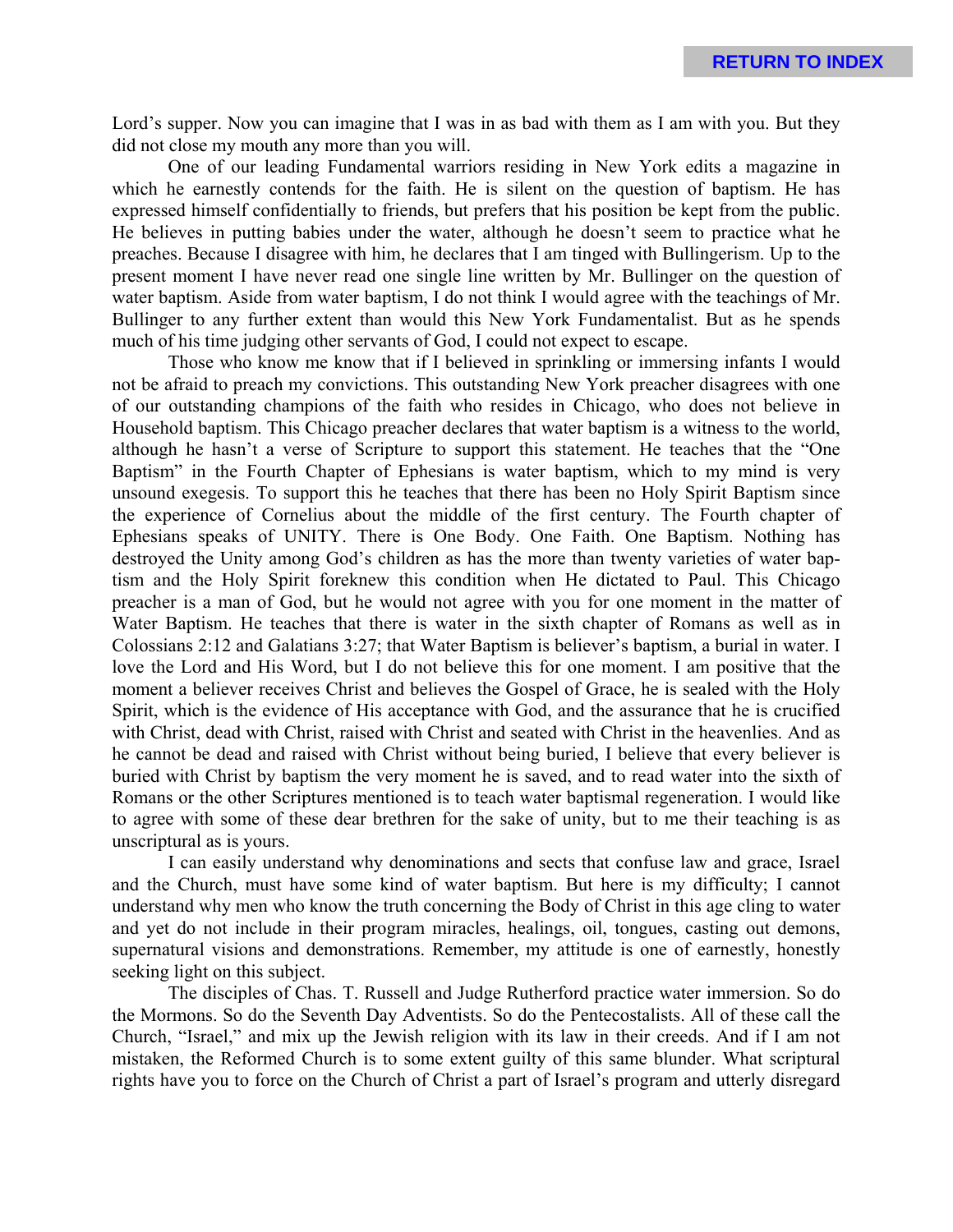other parts? Is it not true that he that is circumcised is debtor to the whole law? Then how much or how little of Israel's law and program can be mixed in with the Grace of Christ?

Must I teach and preach concerning Water Baptism that which I do not believe for the sake of your approval? Must I keep silent for fear of arousing to wrath those who may disagree with me? I know many preachers who are doing this very thing. Believe me, when I say I would not willingly and knowingly teach error for all the world, and I am earnestly seeking for the truth concerning Water Baptism. I respect the gift of other Christian teachers, but I will not be sheeplike and follow such teaching on this subject as is contained in your "Why We Baptize Infants?"

I refresh your mind as to the language you used in The Leader in condemning me: "Such a man could not stand in the pulpit of any self-respecting denomination." Now, before I proceed to examine your message on Baptism in the light of the Scriptures, will you kindly name one of the "Self-respecting Denominations" mentioned in the Bible? There is no mention in the Bible of a Reformed Church, or a Baptist Church, or a Methodist Church. I grant you that there are many of the true saints of God in these different denominations, but the Bible Church of Christ is not a denominational or an interdenominational institution.

I am positively sure that the Holy Spirit definitely directed me in leading the people whom I pastor to the Undenominational position. I am absolutely certain that this is the true scriptural position, while at the same time I am well aware that certain Undenominational groups may drift into heresy or fanaticism. We ever welcome to our pulpit Christian men of sound faith as to the great fundamentals, regardless of their Water Baptism views or Denominational or Anti-denominational position.

Now to the Why and How of Water Baptism as set forth in your booklet. I desire to examine in the light of the Scriptures just four of the points covered in your message:

- 1. HISTORIC CHRISTIANITY
- 2. THE CONTINUITY OF THE ABRAHAMIC COVENANT
- 3. THE HOUSE OF ISRAEL AND THE BODY OF CHRIST ARE IDENTICAL
- 4. WATER BAPTISM IS TO THE NEW COVENANT WHAT CIRCUMCISION WAS TO THE OLD

#### HISTORIC CHRISTIANITY

You state on page 8: "The Bible is entirely silent about Infant Baptism, either pro or con. We admit it. We do not profess to get Infant Baptism from its pages." "He would not find Infant Baptism in the Bible, because it is not there, and cannot be gotten out of the Bible."

After you have made this admission you add, "We do profess to justify Infant Baptism from its pages. That is a very different thing." (Page 9.) May I state to you that I have employed this very same principle in reaching the conclusion that Tongues, Sign Healings, Angelic Deliverances, Raising the Dead, Supernatural and Heavenly Visions, Discerning of Spirits, Casting Out Demons, Pronouncing Divine Judgments and other Miracles, which had their Godgiven place in the program of the Apostolic Church, waned and passed out with the passing of the Apostles. Inasmuch as you give no place to these Divers Miracles in the creed and practices of the Reformed Church, I take it for granted that you have employed some method of Bible study in explanation of the difference between the program of the Apostolic Church and your Denomination in this respect. Perhaps the outstanding difference in your method and mine is the fact that I do not seek to prove anything by a mixture of the Word of God with Historic Christianity, but by the Bible alone, whereas much of your argument is Church History. What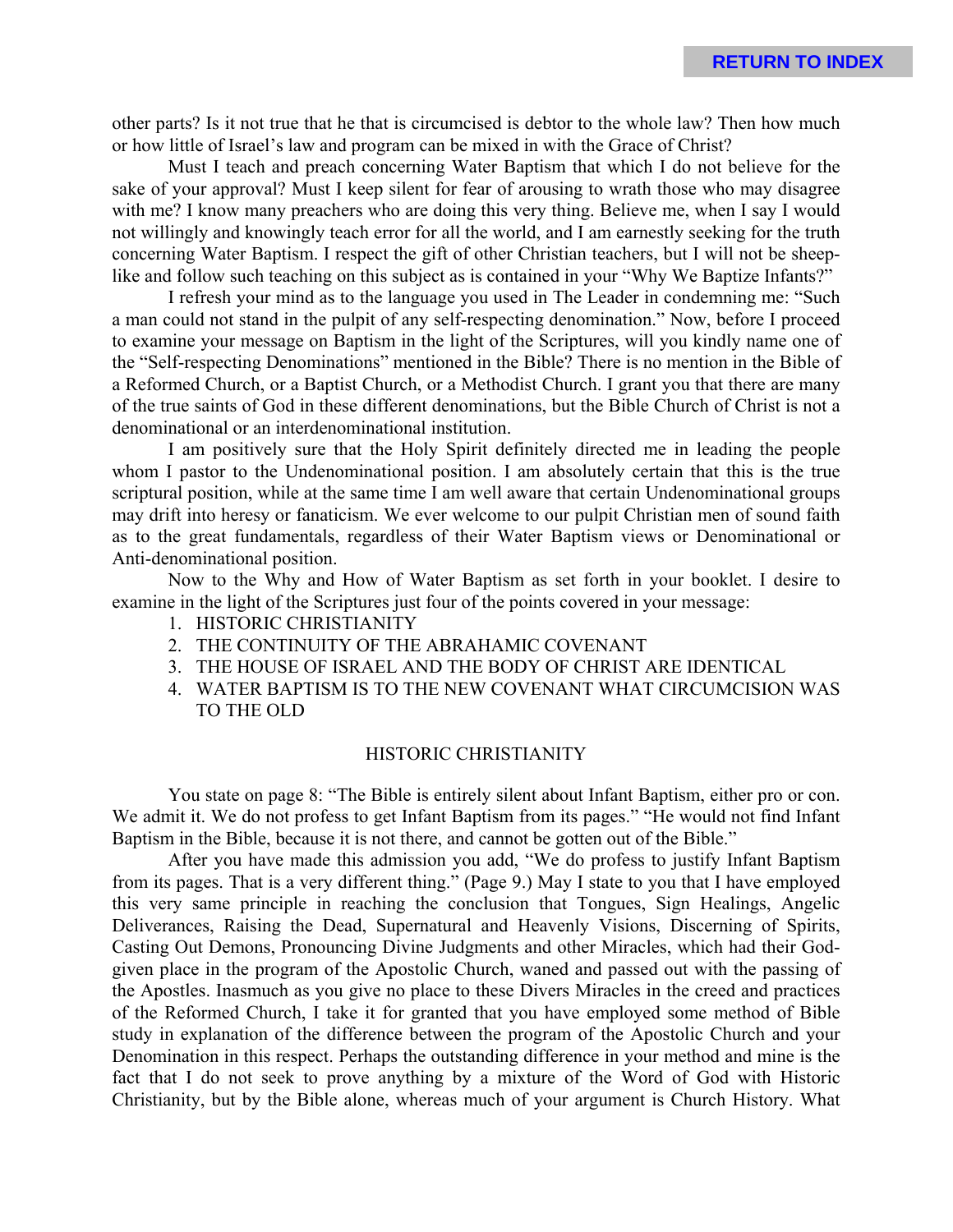cannot the Seventh Day Adventists and Catholics and Church of England and others prove by Church History? You well know that the early Church fathers did not agree on many Christian doctrines and practices; that by these fathers both the Presbyterians and the Baptists prove and disprove Infant Baptism. The Catholic would say that there is no definite statement in Scripture concerning their doctrine of Purgatory, but they can justify it from Scripture and Historic Christianity. I prefer to support a Bible doctrine by the Bible. I hope I will not be considered egotistical in making the statement that I believe I have made a much stronger case in justifying my position on Water Baptism than you have in support of your Why and How, and have done so without the strong appeal to Historic Christianity that you have made.

It would be of interest to me to hear your explanation of the Why and When of the cessation of Tongues and other Miracles. Is it not a fact that there is not the Bible record of the baptism of any believer after the Nineteenth of Acts, and that the people then baptized received the Holy Spirit by the imposition of Apostolic hands after which they spoke with Tongues? If the last recorded case of Water Baptism was accompanied by Tongues, why should baptized believers today not speak with Tongues? Bear in mind, that I do not say they should, even if I err in believing that Water Baptism ceased when Tongues ceased. I want it perfectly clear to you, that I may be mistaken, and I would like to be set right by the Scriptures and not by Church History or a Denominational Creed.

Here is a concrete example of what I am submitting. One of the most splendid Bible teachers with whom I am acquainted is the pastor of a Baptist Church in New York. One Wednesday evening he gave an exposition on these verses: "Go ye into all the world and preach the gospel to every creature. He that believeth and is baptized shall be saved. But he that believeth not shall be damned." Mark 16:15 and 16. And he closed the book. It would have been very interesting if he had incorporated in his exposition the next two verses: "And these signs shall follow them that believe; In my name shall they cast out demons; they shall speak with new tongues. They shall take up serpents; and if they drink any deadly thing, it shall not hurt them; they shall lay hands on the sick, and they shall recover." This dear old warrior, to whom I owe so much, not only feeds his sheep but he can handle the wolves as well as any servant of the Lord I have met, and I know that any one found in his congregation, trying to practice any part of the seventeenth or eighteenth verses above quoted, would be handled with little mercy. And we would not allow it in our services, and I do not believe you would. Why would the three of us oppose that which was commanded by the Lord Jesus Christ after His death and resurrection? When this preacher preached on: "HE THAT BELIEVETH AND IS BAPTIZED SHALL BE SAVED", he certainly dealt harshly with preachers who believe what you believe and what I believe, and you know how some Immersionists do handle their opponents. I have been roughly handled. In his remarks he said, "what God hath joined together (faith and baptism) let no man put asunder." Now that sounds well, but I think I could show that preacher that he has put asunder several of the things that God joined together during the period of the early Church covered by the Book of Acts. That preacher seemed to be unconscious of the order of his text, "he that believeth and is baptized shall be saved," for he taught a different order in his message, "he that believeth and is saved shall be baptized." All Baptists teach this order, which certainly should be the order, if Water Baptism is for this age. But what right has any man to change God's order, as in this verse, where baptism preceded salvation? Within several years after this Wednesday evening sermon a sensational Healing preacher reached New York and in certain religious circles he created some sensations. Many testified of miraculous healings. Perhaps the preacher was sincere, but if insincere, he had results sufficient to establish the fact with the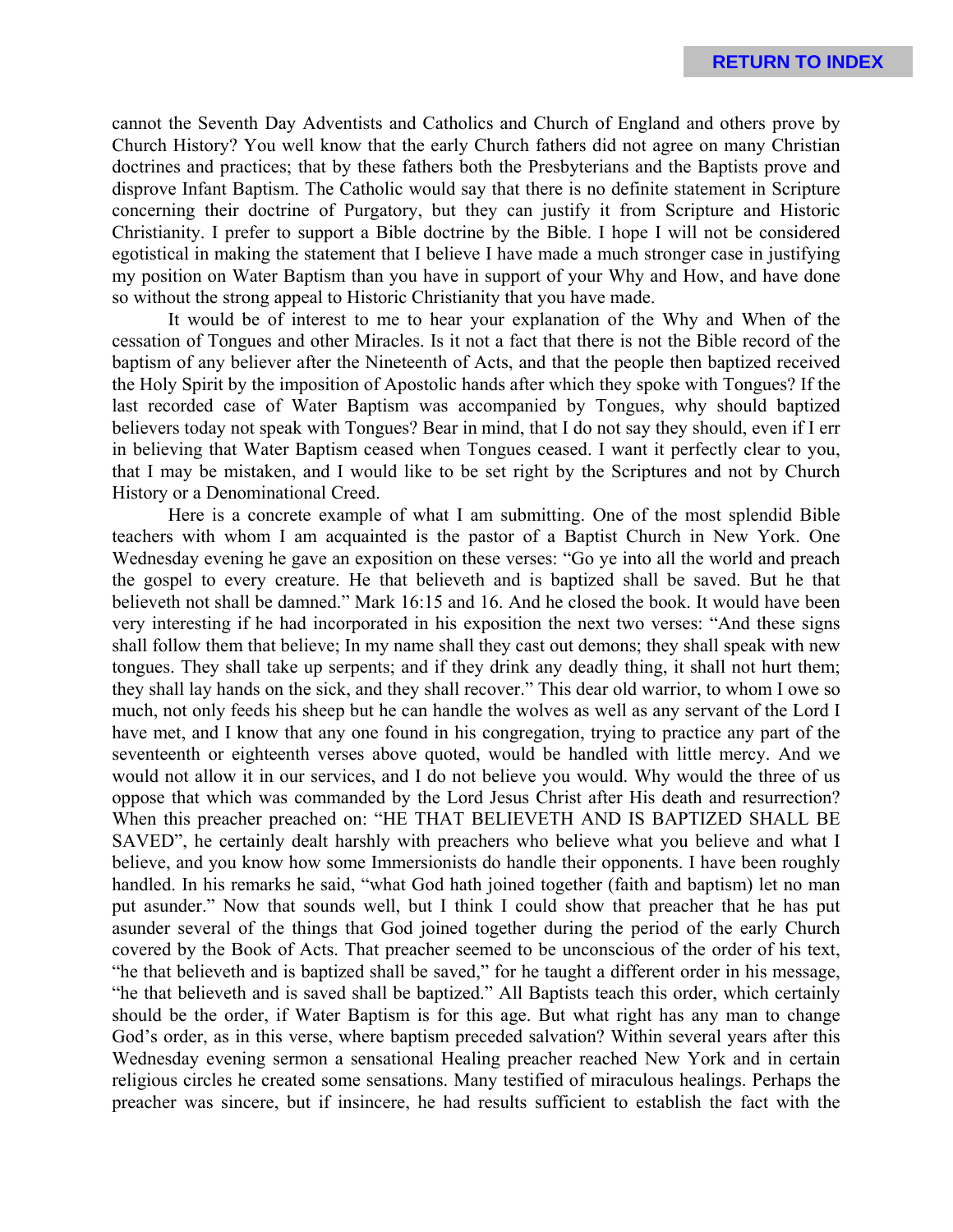people whom he deceived that Mark 16:17 and 18 is the program of the Church for today. He not only demonstrated his claim, but incorporated all four of the verses in the sixteenth chapter of Mark to prove that miracles and water baptism are linked together in the commission of the Lord and in the experience of His apostles in the Acts. Did that Baptist preacher denounce him as a heretical religious fraud? I should say he did. He did a good job of it, but he violated his own principle, putting asunder what God had joined together and did not successfully prove by the Scriptures when and why signs and miracles ceased. The Gentiles were made obedient, by word and deed, "Through mighty signs and wonders, by the power of the Spirit of God." Romans 15:18 and 19. Why not these signs and wonder today? Answer that question, not from Historic Christianity, for that is altogether unsatisfying to the mind of the child of God, but do so from the Holy Scriptures; and if you can successfully divorce signs and wonders from anointing with oil, discerning of spirits, and water baptism, you can do something that I am unable to do, after a careful and thorough study for many years. I believe that all Apostolic physical contacts used by the Lord for the impartation of Divine blessings ceased when the Church of Christ was led out of the Kingdom aspect of truth into the full sunlight of the Grace of Christ. I believe there was a transition period in the early church, that while the Jew's temple remained in Jerusalem where the Apostles to the Circumcision made their headquarters, God's order was "to the Jew first," and that during that period there were religious ceremonies practiced by "the Jews which believed" that were forbidden "the Gentiles which believed;" and that, included in the program of both believing Jews and Gentiles there were Divine visitations, gifts and ceremonies which ceased to have any part with either of these two groups of believers after Paul reached Rome as a prisoner. Surely you must know of the agreement recorded in Galatians 2:7 and 9; that the Twelve apostles were to be ministers to the Jews, and Paul, to the Gentiles. Surely you must know that aside from Cornelius, there is no record in the Book of Acts that Peter preached to a Gentile; and that none of the other eleven apostles preached to a single Gentile, and not one of them preached out of the Land of the Jews during the period of the Book of Acts. I am talking about the Book of Acts and not about Historic Christianity. If you will carefully compare Philippians 3:4 to 9, one of Paul's prison epistles, in which he deems as absolutely worthless his former religious zeal in Judaism, with Paul's two statements in Acts 23:5 and 6, you will at least be led to wonder a bit that in the presence of Ananias, the Jewish high-priest who was a persecuting enemy of Jesus Christ, Paul should quote in making his apology Israel's Old Testament law which was done away with at Calvary, "for it is written that, Thou shalt not speak evil of the ruler of thy people." Were these unbelieving Jews, who were guilty of the murder of their Messiah, still the people of God? Why did Paul thus apologize twenty-seven years after Christ put an end to Judaism on the cross? Why did Paul say in the next verse, "I am a Pharisee." He did not say I was, but I am. Are there any faithful and obedient members of the Church of Christ today who are Pharisees? During the period covered by the Book of Acts, Paul was in the perfect will of God every time he became a Jew to the Jews, because God had not severed His relation with that people as a nation. But a most revolutionary change took place at the close of that period. By the urging of James the Lord's brother, Paul sat in the temple of the Jews at Jerusalem in the year 60 A.D., for seven days he was under a Jewish vow, becoming a Jew to the Jews. But by common consent of the Apostles to the circumcision and Paul, the Lord's chosen vessel to the Gentiles, this order had been issued and diligently defended by Paul, "As touching the Gentiles which believe, we have written and concluded that they observe no such thing." Acts 21:25 and 15:18. I cannot accept the teaching of any man who states that Paul in circumcising Timothy and observing other Jewish rites and ceremonies was out of the will of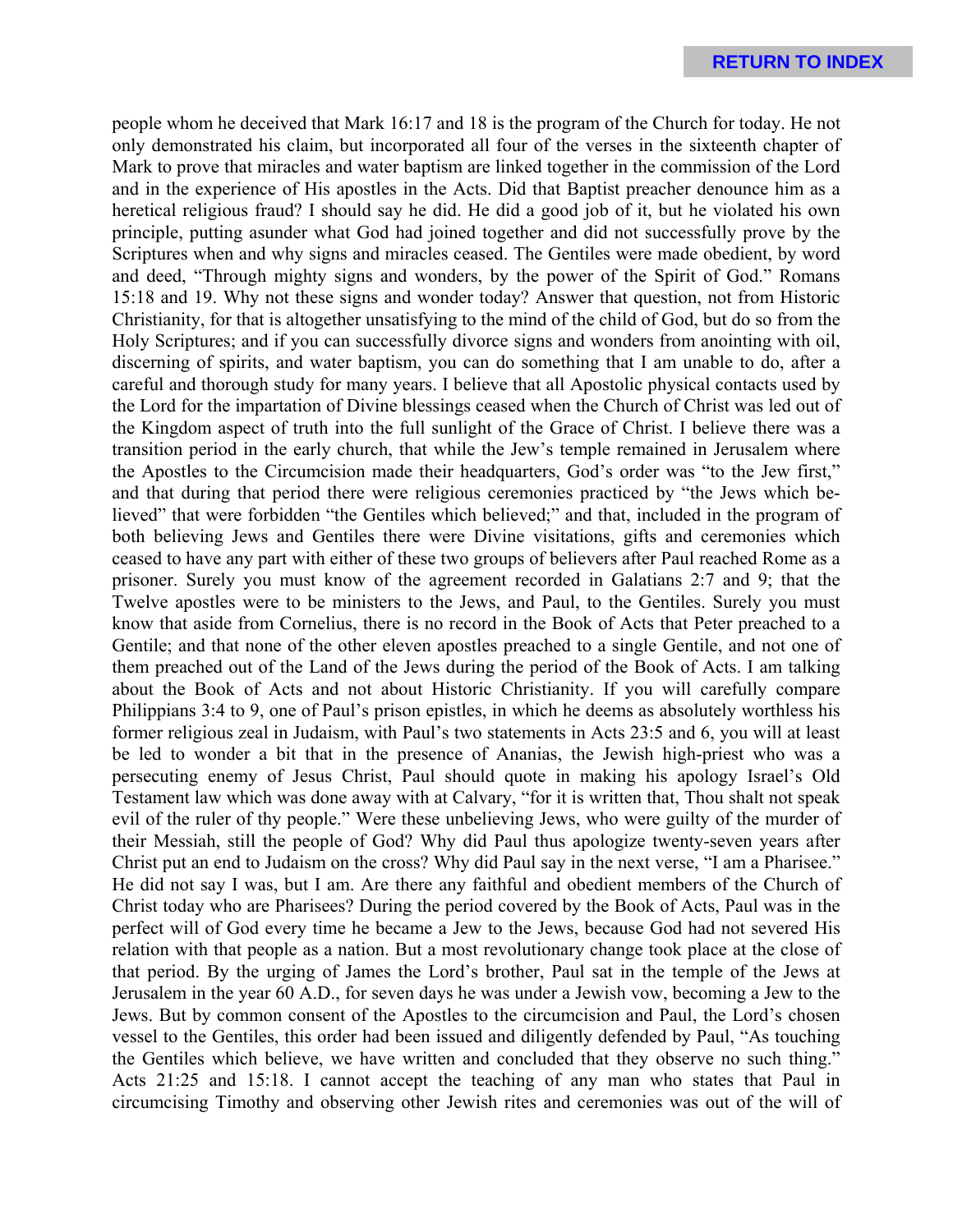God. Think of his inconsistency, if such were the case, when he blamed and severely criticized Peter (Galatians 2:12 to 16), and said at the close of his ministry, "I have fought a good fight." Note his "always" in II Corinthians 2:14.

#### THE CONTINUITY OF THE ABRAHAMIC COVENANT

One of your most important Scriptural appeals for your justification of Infant Baptism is your belief in the unbroken continuity of the Abrahamic Covenant. I must say that I have spent many, many hours tracing this Covenant through from the twelfth chapter of Genesis to the last of the Revelation, and have found it a very deep study. In referring to this Covenant in the eleventh chapter of Romans, the Apostle Paul, under the Holy Spirit, stated that which I believe with all my heart, "For the gifts and calling of God are without repentance." (Romans 11:29). We most assuredly know that Israel was delivered from Egypt, because of God's covenant with Abraham. Exodus 2:24. We most assuredly know that they were preserved in their journey from Egypt to Canaan and reached that promised land, because of that oath-supported covenant. Exodus 32:13— Exodus 33:1—Leviticus 26:42—Deuteronomy 34:4—Joshua 24:3—II Kings 13:23—"He hath remembered His covenant for ever, Which covenant He made with Abraham and confirmed the same unto Jacob for a law, and to Israel for an everlasting covenant; Saying, Unto thee will I give the land of Canaan." Psalm 105:7 to 12.

I am such a firm believer in the continuity of the Abrahamic Covenant that I know that the Jews are yet going to occupy the Land which God has guaranteed to them; that God is going to fulfil the prophecy of Zacharias, the father of John the Baptist, recorded in Luke 1:67 to 79. Not only is there in this prophecy the pledge of the remission of sins as mentioned in Luke 1:77, but the national deliverance for His earthly people Israel, mentioned in Luke 1:74.

I think that one great difference between us concerning the Abrahamic Covenant is, that you believe that only that part which refers to Abraham's spiritual seed or children is now being fulfilled, or will in the future be fulfilled; whereas I believe that there will be a literal fulfillment of this Covenant in the re-establishment of the Jewish Commonwealth in Canaan, at which time the Abrahamic Covenant, the Davidic Covenant of II Samuel 7:12 to 17 and the New Covenant of Jeremiah 31:31 to 34 will all head up in Israel's national restoration. I am sure that it will be after this fulfillment that the Gentile nations will be saved, because God's promise and oath to Abraham was, "In thy seed shall all families of the earth be blessed."

By a pastor of a Christian Reformed Church I was asked several very interesting questions concerning Abraham's relation to the Body of Christ. His first question was this, "do you believe Romans 4:16, that Abraham is the father of us all?" "Yes," I replied, "but not in the same sense that he was the father of the nation Israel under the Old Covenant." Then he asked this question, "if you believe that Abraham is the father of the members of the Body of Christ, do you believe that the father and his children are going to be in different groups in eternity?" That was a thought-provoking question, even provoking, me to write my booklet entitled, "Unscriptural Cathedrals or "Are We Children of the Covenant?" It is in that message that we refute the argument of those who say that Abraham cannot be included in the New Testament Church, because he was an Old Testament character. Abraham was not an Old Testament character. Neither Abraham, Isaac, Jacob nor any of the twelve sons of Israel spent one day under the Old Testament or Covenant. They died before God took the children of Israel out of Egypt and entered into the Old Covenant with them, about 1490 B.C. Jeremiah 31:32 and 33— Hebrews 8:7 to 13. When Abram believed God and was declared righteous he was an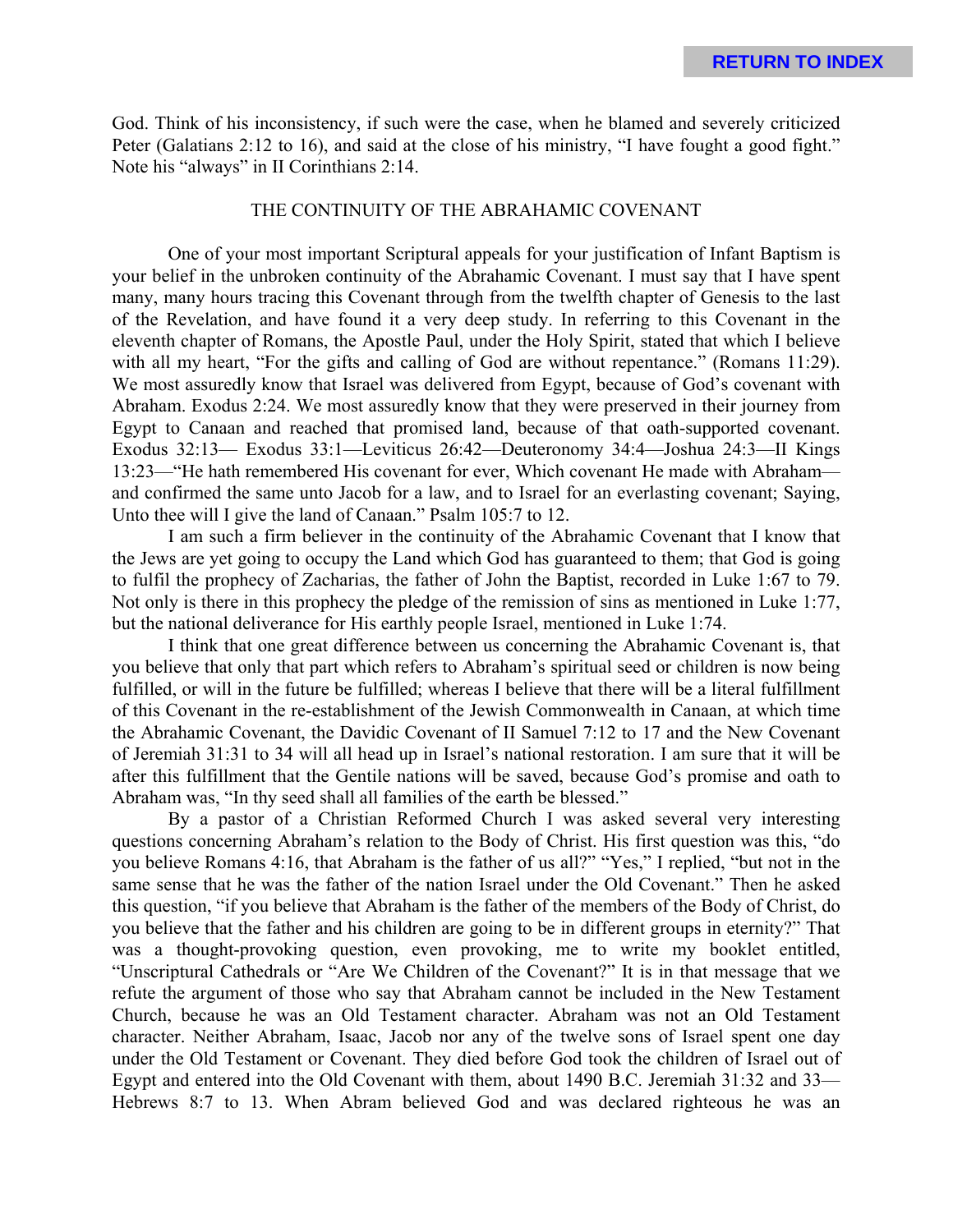uncircumcised Gentile. The only religion he ever had was his heathen religion before he believed God, and after that he had righteousness, yea, the righteousness of God; but he had no religion. It was 430 years after he was declared righteous without the deeds of the law, that God entered into the Old Covenant with Israel, through Moses, and added the Law and the Religion of the Jews.

"The Law was added till the Seed should come to whom the promise was made." Galatians 3:19. The Seed came and abolished the Law and put an end to the Old Covenant and established the New. II Corinthians 3:11. Hebrews 8:13 and Hebrews 10:9. Therefore, the Law Dispensation was only a temporary and parenthetical dispensation, added to the promise which God gave to Abraham; that is, to the gospel by which he was saved, till Christ came and blotted out the handwriting of ordinances at Calvary. When the Law was added to the Gospel of Grace preached before to Abraham there was also added carnal ordinances, divers washings or baptisms, meats and drinks, which constituted the Religion of the Jews. When the veil in the temple was rent from top to bottom, the time of the reformation was at hand, and Judaism was dealt a death blow. But for some reason in the plan of the Lord there was an overlapping period during which for some years after the coining of the Holy Spirit some of the ceremonies and rites of Judaism were carried over into the New Testament Age, and it was not until the year 62 A.D. that the Lord chose through Paul in the second chapter of Ephesians and the second chapter of Colossians to declare the full truth concerning the relation of the death of Christ to the Middle Wall of Partition between Jew and Gentile erected at Sinai.

"The Scripture, foreseeing that God would justify the heathen through faith, preached before (the Law) the Gospel unto Abraham, saying, "In thee shall all nations be blessed. So then they which be of faith are blessed with faithful Abraham." Galatians 3:8 and 9. "And if ye be Christ's, then are ye Abraham's seed, and heirs according to the promise." Galatians 3:29. If the Twelve apostles preached to the Jews the same message that Paul preached to the Gentiles, why must Paul call attention to the fact that Scripture foresaw, when God justified Abraham by faith, that the heathen in this Dispensation would be justified by faith, why must he single out the heathen, if heathen were included in the message of Peter and the eleven on the Day of Pentecost? They were not. Neither did Paul work under Peter's keys. The message which Paul preached to the heathen he received directly from Christ in heaven, the Grace of Christ. Galatians 1:6, Galatians 1:11 and 12. This message of Grace was sent to the heathen to provoke the Jews to jealousy. Romans 11:11. This message was not the message of Matthew, Mark and Luke, when Jesus Christ was a minister to the circumcision. Romans 15:8.

On page 14, you state the belief of the Premillenarian in these words: "They believe that the continuous development of this covenant people is for a time suspended, because of unbelief, that in the "parenthesis" in history thus produced the church has its day; but that sooner or later, with the conversion of the Jews, this parenthesis will come to an end, and the interrupted development of the covenant people will be resumed."

This leads us to the consideration of the third point"

# "ARE THE HOUSE OF ISRAEL AND THE CHURCH OF CHRIST IDENTICAL?"

First I quote from your "Infant Baptism" booklet, page 16—"The prophet Jeremiah, in a noble passage (Jeremiah 31:31), says the days are coming when there shall be a new covenant with the house of Israel. He says specifically with the house of Israel, but the writer of the Epistle to the Hebrews expounds this as the foretelling of the new dispensation. To him the house of Israel is identical with the Christian Church." "We are the covenant people."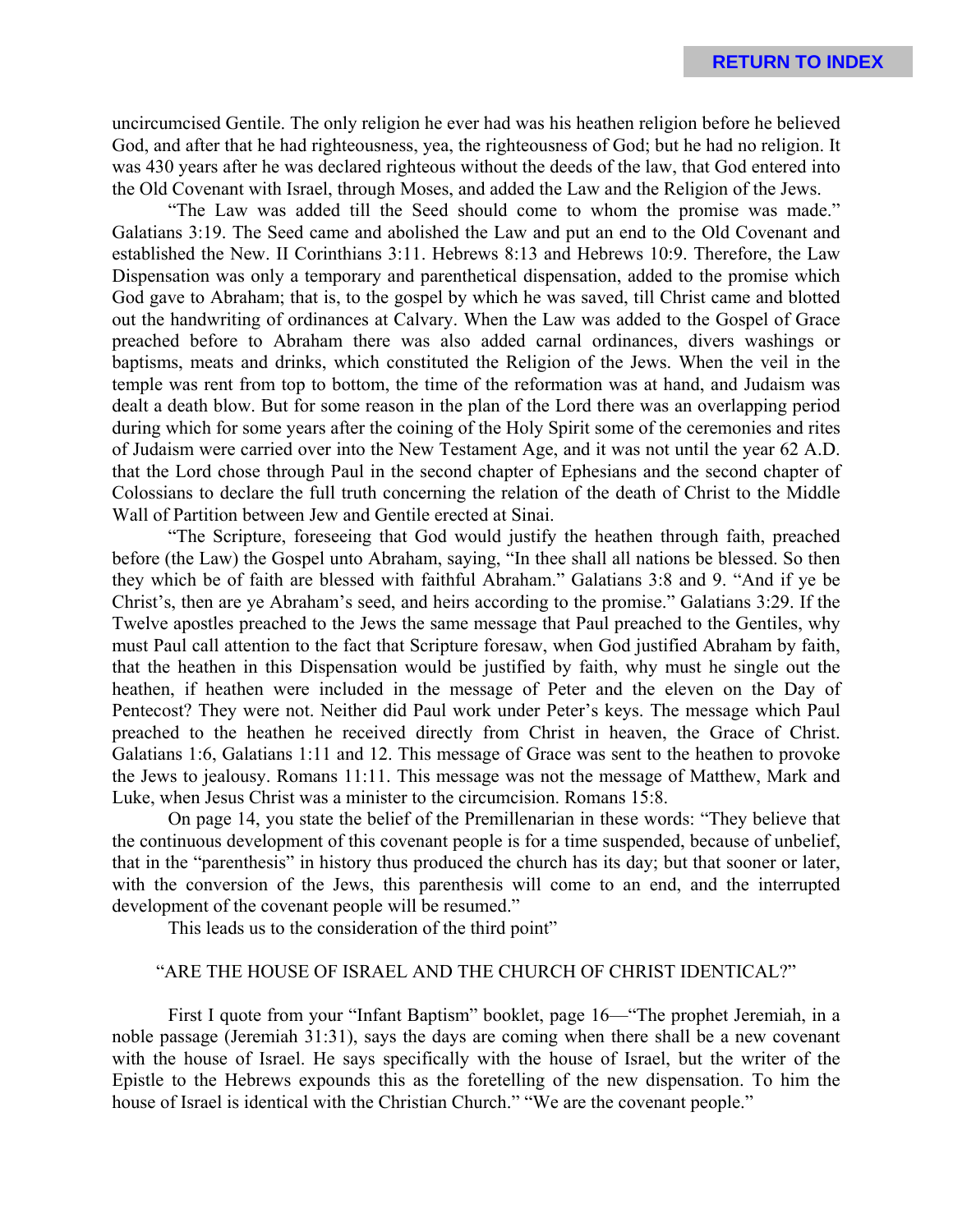You have used the word "dispensation" so I shall use the same word. You have spoken of the "new" dispensation; so I take it for granted that you believe in the dispensational divisions of the Bible. I do too. But I presume you agree with other post-millenarians who say there are only two dispensations, the Old Covenant and the New Covenant; that the Old Covenant began with the creation of Adam and the New Covenant began with the birth of Christ.

I am sure that the Old Covenant was not established until 2,500 years after Adam's transgression in the Garden and that there were several dispensations before Jehovah and Israel made their contract at Sinai.

I am equally sure that the new dispensation or Covenant did not begin with the birth of Jesus Christ at Bethlehem; for I read in God's word that when God's Son was made of a woman, He was made under the Law or Old Covenant. Jesus Christ was not born as King of the Church which is His body; but as King of the Jews. In no Jewish message in the Old Testament is there a prophecy that God's Son is coming from heaven to be the Head of the Church. He that should come was born as Israel's Messiah and King. This Messiah spent His first thirty years in a Jewish home, worshipping as a Jew under the Old Testament. He was circumcised when eight days old and baptized when thirty years old. According to your belief, circumcision belonged to the Old Covenant which God made with the House of Israel and baptism introduced the New Covenant which God made with the House of Israel. It would seem according to such reasoning, that Christ spent His first thirty years under the Old Covenant and His last four under the New Covenant. But this is wholly contrary to the plain teaching of the Word of God, for until Christ died on the cross the Holy Spirit was not given, John 7:39. Until He was raised from the dead and ascended into heaven the Holy Spirit did not come. And the Holy Spirit is the witness of the New Covenant mentioned in the third chapter of II Corinthians, established on the blood of the New Covenant; also mentioned in these verses found in Hebrews 10:14 to 17: "For by one offering He hath perfected forever them that are sanctified, whereof the Holy Spirit is a witness to us; for after that He had said before. This is the Covenant that I will make with them after those days, saith the Lord, I will put my laws into their hearts, and in their minds will I write them. And their sins and iniquities will I remember no more."

The benefits of this Covenant herein mentioned were derived through the one offering. The Holy Spirit did not come until the once-for-all offering of the Saviour on the Cross took place, therefore, there was no fulfillment of the New Covenant while Christ lived on earth.

There was a kingdom proclamation connecting the Old Covenant and the New Covenant; that is the kingdom was proclaimed while Christ and His twelve apostles were under the Law and overlapped into the first years of that New Dispensation to which you referred.

It was in connection with the proclamation of the Kingdom of Heavens, in the Old Testament, that we are introduced to a new meaning of Water Baptism. Baptisms were nothing new for Israel, Hebrews 9:10. But with the arrival of John the Baptist there is the introduction of Water Baptism for a specific purpose. This baptism was not for Gentiles; for Israel only. Acts 13:24. This Baptism was introduced by an Old Testament prophet—for such was John who never lived a day under the New Dispensation, who was not a member of the Body of Christ.

I have searched diligently in the Scriptures to find that Water Baptism is a seal of the believer's righteousness or his witness to the world that he has become a Christian or that he has been buried with Christ and I cannot find it.

Here is what I do find recorded as the words of John the Baptist.

"I indeed baptize you with or in water unto repentance." Matthew 3:11. I know that the Apostle Paul is our apostle and that he never preached such a message or endorsed Water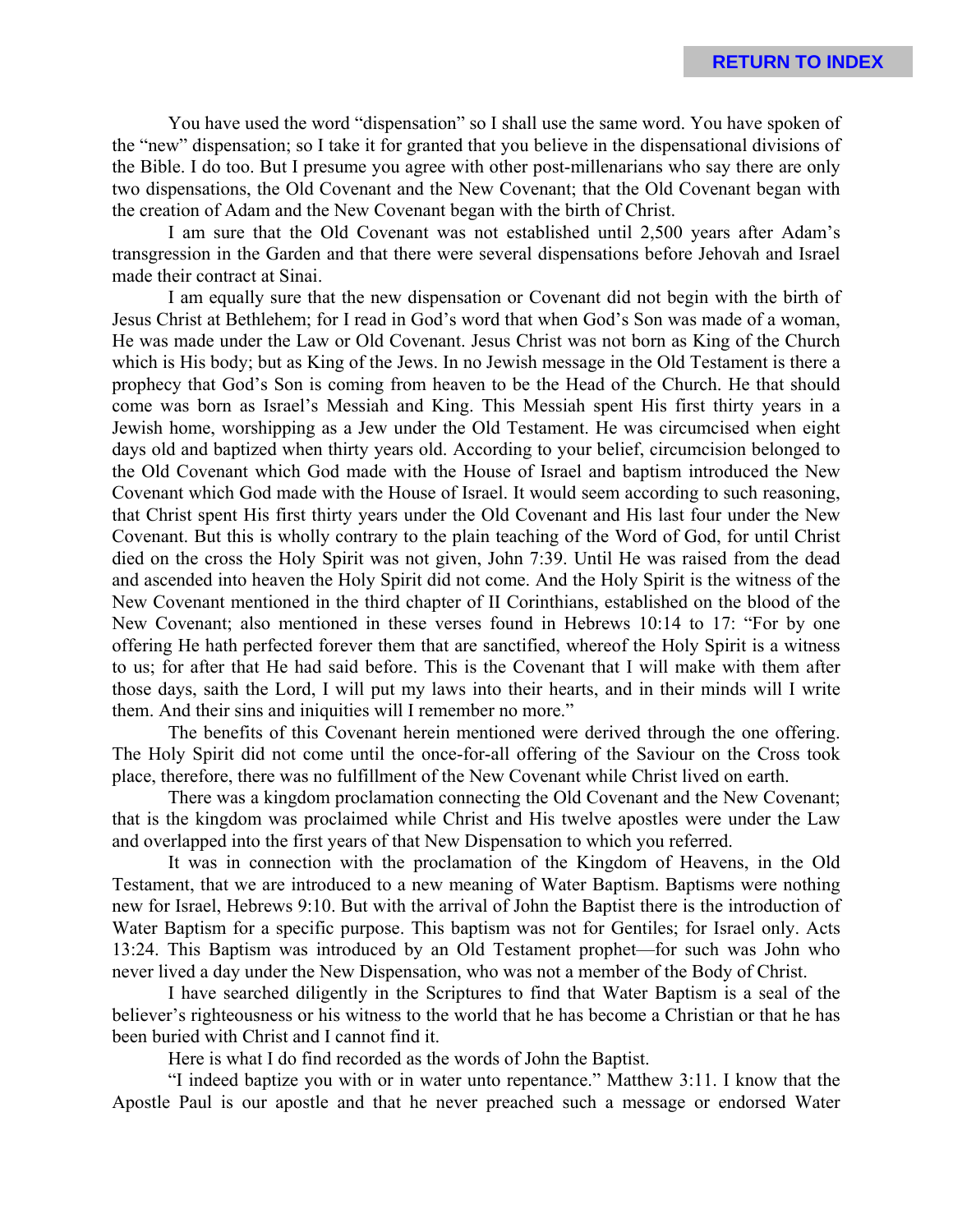Baptism unto repentance for a single Gentile. This message and Baptism was for Jews only, and even Jews who accepted this message of John after the Holy Spirit ushered in the New Dispensation were re-baptized. Acts 19:2 to 8.

Certainly John the Baptist knew the why and how of his baptism and here are his own words:

"And I knew Him not; but that He should be made manifest to Israel, therefore I am come baptizing with water." John 1:31.

Here is the introduction and explanation of Water Baptism; to present Christ to Israel, Israel is not the Body of Christ-Gentiles are not Israel.

Among those baptized in connection with the proclamation of the kingdom were the twelve Apostles. Two years after they received Water Baptism, they knew not what the rising from the dead meant and therefore there are two things we know about their Water Baptism. It was not New Testament Christian baptism and if their baptism meant identification with Christ in His death and burial and resurrection not one of them knew anything about it. They received their Water Baptism more than three years before they received the Holy Spirit as their witness within that they were enjoying the benefits of the New Covenant.

I have never found a Bible teacher able to intelligently differentiate between John's Water Baptism and that received by the household of Cornelius, the Gentile, some ten years later, but I do know that John's baptism was for those who were in Covenant relation with God, the Jews. But to even a superficial student of the scriptures it is clear that John's baptism was not a door of entrance into the Body of Christ.

Would you call John's water baptism Old Testament baptism, New Testament baptism, Church baptism or Kingdom baptism?

If the New Testament were ushered in with John's baptism then all that follows in the Book of Matthew must be New Testament truth which in your mind is "Church" truth. I think I will test your sincerity and see if you actually believe what you think you believe by asking you to send me a hundred dollars after you read these words in Matthew 5:42. "Give to him that asketh thee." But on the basis of the Golden Rule in Matthew 7:12 you might tell me I shouldn't ask it of you.

In Matthew 8:4 Christ told a man to offer a gift such as Moses commanded.

When the Saviour was in the shadow of the cross He had a severe rebuke for; the Scribes and Pharisees. In Matthew 23:33 He told them they were headed for hell. In the same chapter, when speaking to His disciples who were headed for heaven, he commanded them to do all that they were told to do by the hell-bound Scribes and Pharisees. Matthew 23:1 to 3. Why? Because these Scribes and Pharisees occupied the place of authority, Moses' seat. Would you say that the members of the Church of Christ should recognize Moses' seat during this dispensation? Certainly not. But Christ did not change this Old Testament seat of authority during His ministry to the circumcision. It was on the cross that He broke down the middle wall of partition between the Jew and the Gentile. So we must bear in mind that that middle wall of partition was standing when Christ in His sermon on the mount said, "Think not that I am come to destroy the law," or when He said to a Gentile woman, "I am not sent but unto the lost sheep of the house of Israel," Matthew 15:24.

You claim that the New Testament Church, or Body of Christ, and the House of Israel are identical—surely, you wouldn't teach that there are any lost sheep in the Body of Christ, would you? And surely you wouldn't teach that an unconverted Gentile is a lost sheep of the House of Israel, would you?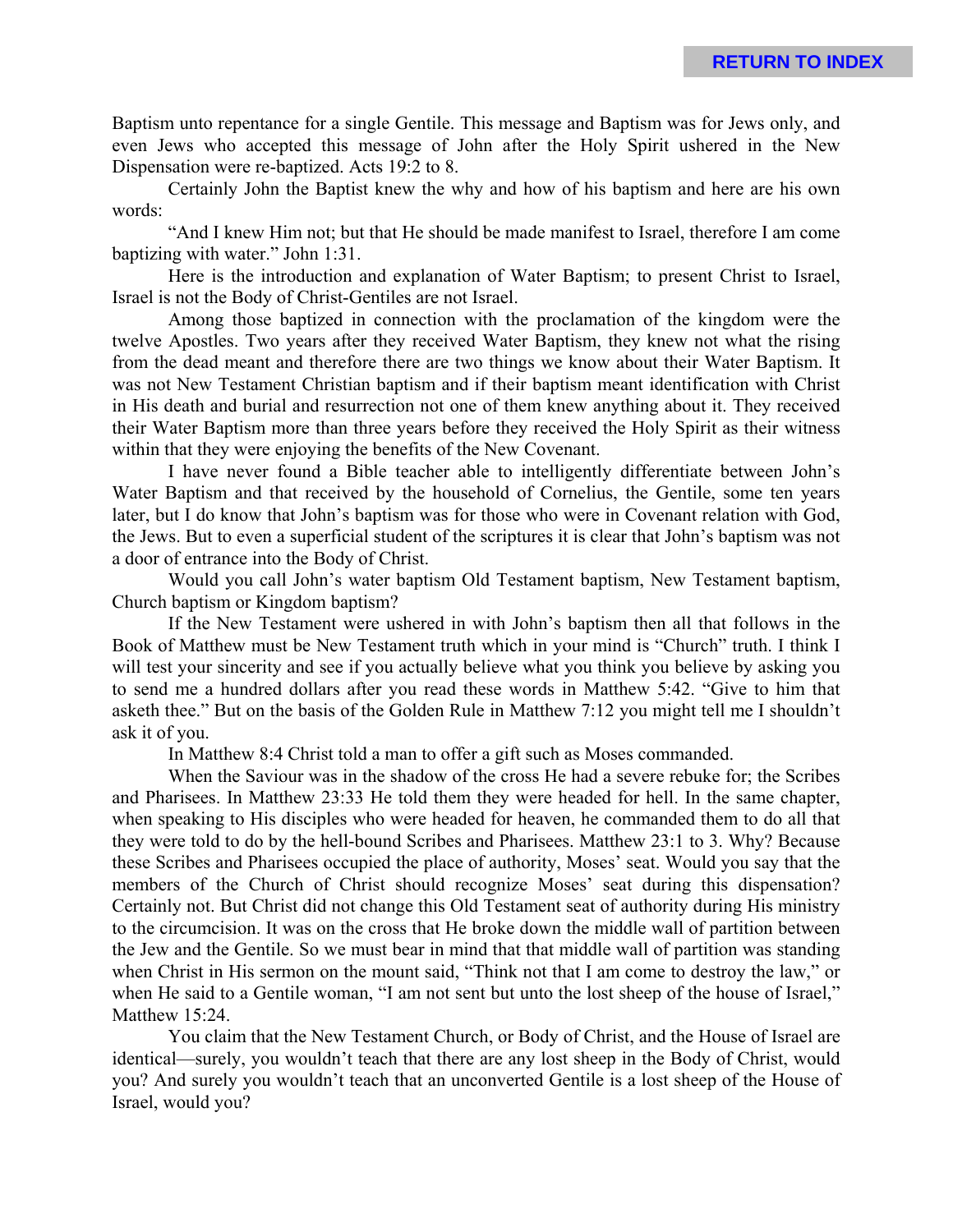I dare say there are in your state, many lost sheep in the Reformed Church, baptized members, as there are in all denominations, but they are not the lost sheep of the House of Israel. They are the lost sheep of the House of Adam.

How plain are the instructions of Christ to His Apostles in Matthew 10:5 to 10. And if the New Testament Church began with John's water baptism then please explain why the Reformed Church does not obey Matthew 10:8, "Heal the sick, cleanse the lepers, raise the dead, cast out demons," and the following verses. If that commission was for the Church then you are disobedient. But Matthew 10:5 explains for whom the Kingdom of Heaven message was intended. "Go not into the way of the Gentiles."

"But go rather to the lost sheep of the house of Israel" (Matthew 10:6).

"Go not"—"Go"—Is this the order of the Reformed Church today? Perhaps you give some time and money to the lost sheep of the house of Israel, but I am sure your principal effort is with the Gentiles. Then are you not disobeying Matthew 10:5? You may reply that there was a decided change in Acts 11:18. "Then hath God also to the Gentiles granted repentance unto life"—That is true, but that was after the Holy Spirit had come with the New Testament.

If a new church began with John the Baptist, it must have been a Jewish church, for he was born to turn many of the children of Israel to the Lord their God. Luke 1:16. To be sure a new movement among the Jews began with him and his ministry among God's ancient people was because of God's covenant with Abraham. Luke 1:73. In that sense there was the continuity of the covenant. But there was another covenant to be fulfilled in connection with his proclamation of the Messianic Kingdom; namely, the Davidic covenant. According to II Samuel 7:12 to 17, Isaiah 9:6 and 7, and Ezekiel 37:24 and 25, the throne of David is to be occupied by Israel's Messiah, the Son of God, and the nation Israel is to inhabit and possess the land that was guaranteed to them in both the Abrahamic and Davidic covenants. It is then, and not before then, that there is to be the fulfillment of Ezekiel 36:34 to 38. "The heathen that are left around about you shall know that I the Lord builded the ruined places and plant that that was desolate." Then shall forsaken Israel be called "Hepzibah" and desolate Palestine be called "Beulah," Isaiah 62:1 to 4. Then shall the Gentiles seek and find the Lord in Zion through the Jews. Zechariah 8:22 and 23. Micah 4:1 and 2. Then shall Amos 9:11 to 15 be fulfilled.

Why was it that even the intimate disciples of the Lord, who had been associated with Him and taught by Him for several years, trusted that it had been He which should have redeemed Israel and asked Him the question, "wilt thou at this time restore the kingdom to Israel?" Luke 24:21, Acts 1:6. According to the Abrahamic covenant, the Davidic covenant, and the promised New covenant in Jeremiah 31:31 to 35, they had the perfect right to ask the question and expect the establishment of the Kingdom, for at that time they were wholly ignorant of the program of God for this age, mentioned in Acts 15:14 to 18 but altogether unknown to the apostles, as was all Body truth, until some years after the New Testament was ushered in at Pentecost. There was some excuse for their ignorance of God's program for this age, but absolutely none for that of the Post-millenarian since the announcement in Acts 15, in which we are plainly told that there would be an outgathering from the nations and then the return of the Lord to establish David's throne, that Jews and Gentiles might come to the Lord after the Lord is on that throne. Christ is now on His Father's throne in heaven. But any one who believes the Bible and understands it, knows that Israel's Messiah is yet to occupy David's throne on His Holy Hill Zion, and no one should be more dogmatic in such teaching than the one who insists on the continuity of the covenant. But how any student of the Word of God can read Luke 1:26 to 33 and Acts 2:30 in the light of Acts 15:14 to 18 and Ephesian Body truth and teach unbroken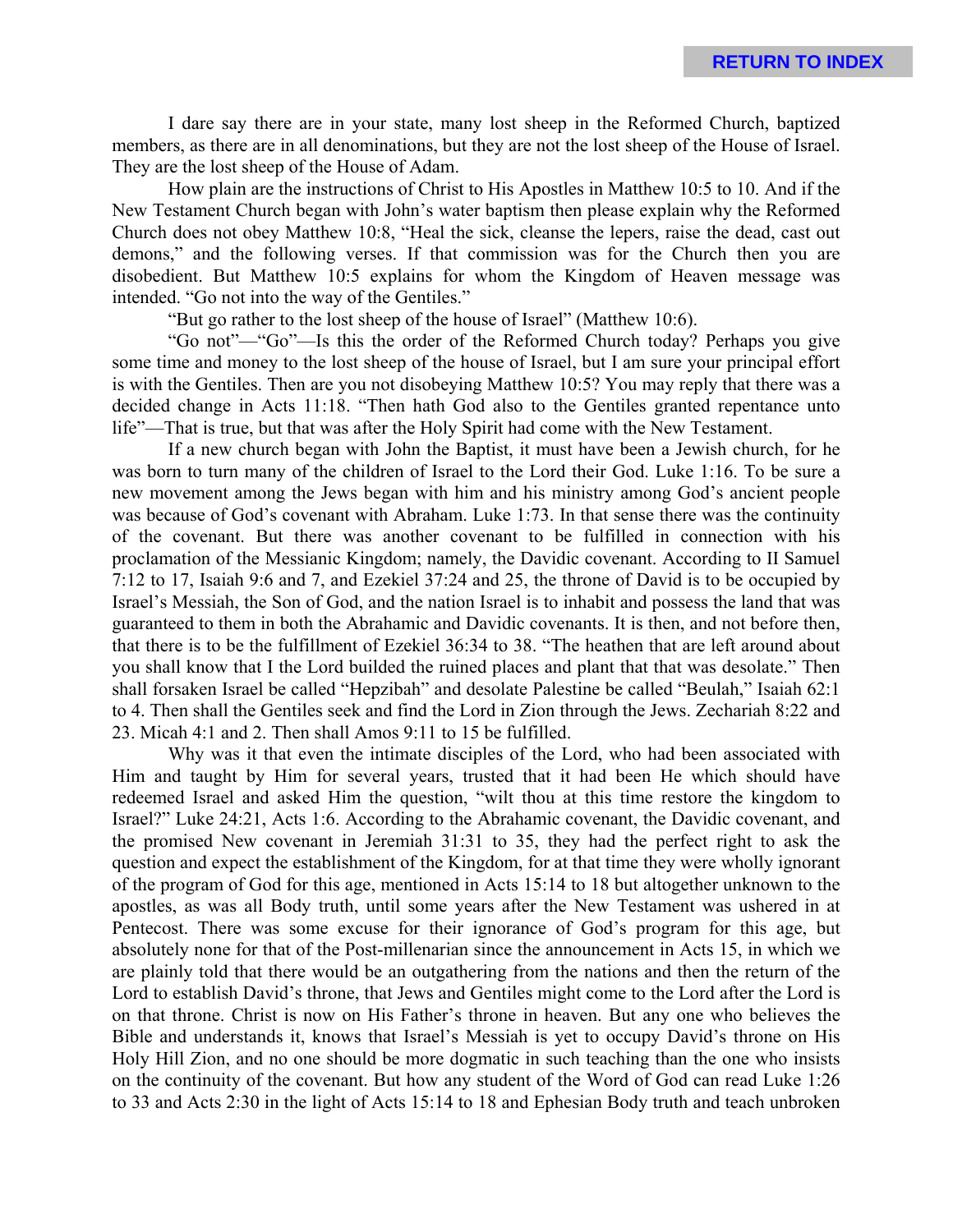continuity of the Abrahamic and Davidic covenants with respect to Israel Canaan and David's throne is more than I can understand.

In Luke 1:32 and 33, we learn that Christ was born to occupy the throne of David; "And the Lord God shall give unto Him the throne of His father David; and He shall reign over the House of Jacob forever; and of His kingdom there shall be no end." There is not the slightest suggestion that Christ was born to be the Head of the Church and surely no thinking man would be taught that Christ's present union with His Body, who is seated with Him in the heavenlies is the same relation that will exist between King David and the House of Jacob in the coming kingdom age. Christ was also raised from the dead to occupy David's throne. Acts 2:30. Christ is coming back to occupy David's throne, Acts 15:15 and 16. He is neither occupying David's throne nor reigning over the House of Jacob at this time. The House of Jacob is scattered among the nations of the earth awaiting the fulfillment of Luke 21:24. To call the Body of Christ the House of Jacob is the rankest perversion of the Word of God.

When Christ comes again to take the throne of David the Kingdom of the Heavens will be at hand. Then will the Lord gather the Israelites from the nations whither He hath scattered them and separate them from the heathen, "and bring them into their own land," Ezekiel 37:21. At that time He will also fulfill Ezekiel 36:25, "Then will I sprinkle clean water upon you and ye shall be clean."

It is difficult for me to see how Premillenarians who believe in what you call a suspended period, the parenthesis, and that Christ came to offer Himself to Israel as their king, in fulfillment of Ezekiel 36 and 37, insist on immersion. In this prophecy the Lord said, "Will I sprinkle"; and surely this would be more in keeping with the divers baptisms of Israel which were anointings, pourings and sprinklings, and not immersions, Hebrews 9:10. Therefore, so far as John's baptism is concerned, there is no proof of immersion. There have been thousands upon thousands of pages printed to prove that "baptidzo" means immersion and just as many to prove that it doesn't. As you know, the strongest verses of scripture presented by the immersionists are John 3:23. "There was much water there" Acts 8:38 "And they went down both into the water, both Philip and the eunuch; and he baptized him—And when they were come up out of the water," and Roman 6:4 and 5, "Buried with Him by baptism into death. Planted together in the likeness of His death." In the first two scriptures there might be proof of immersion, but on the other hand, there are other scriptures with just as strong proof against immersion. As far as the Sixth of Romans is concerned, there is nothing there to indicate an actual experience and the symbol by water of that experience; therefore, it is impossible for me to read "water" into that chapter without reading into it "water regeneration."

I would be exceedingly happy if I could get settled in mind, with absolute certainty, just what was the mode and significance of water baptism before and after the death of Christ. We know that He spoke of His death as baptism. Luke 12:50. But until I know the "why and how" of water baptism, I will not be sheep-like and follow any of the fifteen or more different theories and use water in some manner to please you or any other man. I have the perfect right to follow my Apostle who said, "Christ sent me not to baptize but to preach the gospel."

Just as I do not believe the New covenant began with John's baptism, I do not believe that Adam or Abel or Seth or Enoch or Noah or Shem or Abraham or Isaac or Jacob or Judah or Joseph lived a day under the Old Covenant. Some of them were in the House of Israel, but God plainly tells us that He made the Old Covenant with the House of Israel when He led them up out of Egypt, Jeremiah 31:32 and 33. Hebrews 8:8 to 10. Abel and Noah and Abraham and others had righteousness, for they found grace in God's sight, but God's Old Covenant was made with a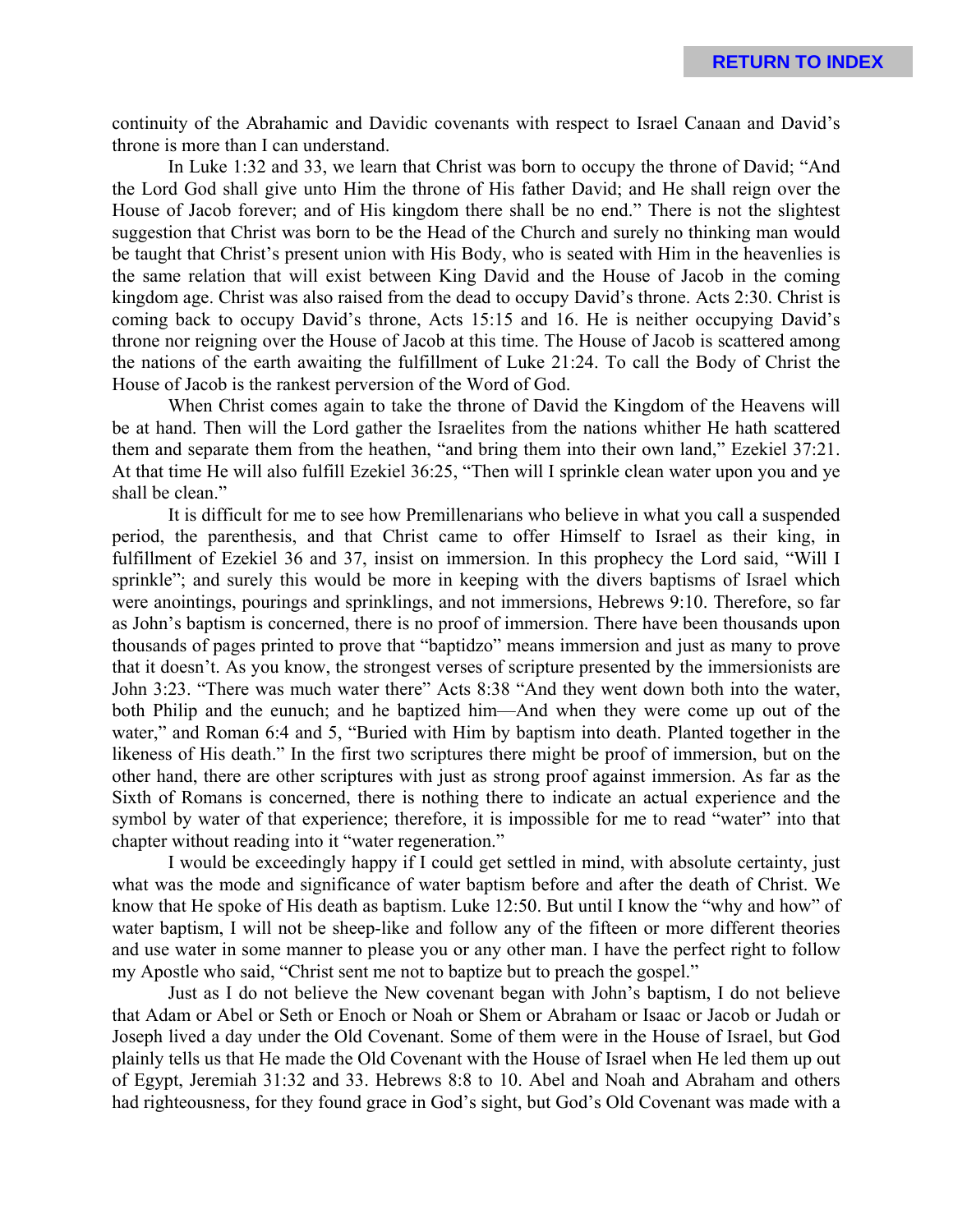nation that did not exist when these men were declared righteous by faith and those saved by Grace before Abraham's time were neither circumcised nor baptized. If Noah was baptized, the waters never touched him. I do not believe that the Body of Christ which is "in Christ" is any more the House of Israel than I believe that Noah's family which was "in the ark" was the House of Israel.

Neither do I believe that either the Old Covenant or the New Covenant was made with Gentiles. I believe the New Covenant guarantees that all Israel shall be saved. Jeremiah 31:34, Romans 11:26, Hebrews 8:11, whereas I know positively that this present evil age will culminate in a time of Apostacy, in a reign of lawlessness and a world judgment from the hand of God in connection with the coming of Christ for His Church and several years later with His Church.

Of course you know that I believe the fulfillment of the New Covenant for Israel's national salvation awaits the return of the Lord at which time the unfulfilled parts of the Abrahamic covenant and Davidic covenant will be fulfilled. Therefore, I think I believe in the continuity of the Abrahamic covenant as much as you do; but not in the unbroken continuity.

The report of the League of Nations is that the number of heathen that have been born into this world during the last one hundred years is in excess of the number of Christians during nineteen centuries and how you can be a Post-millenarian with the world in its present condition and scripture against you, I cannot understand. Sam Jones in his late years said, "If the church is to usher in the millennium it will have to back in for it is not headed that way."

I wonder if you have figured out how many of the unsaved sinners in Michigan, the United States and in the world constitute the quota that the Reformed Church should christianize in order to bring in the millennium. Are you satisfied with your progress, or is it not true that one of your leaders wrote that you cannot hold your own even in Michigan due to a decrease in infant additions because of birth control and because of the Evangelistic Zeal of those horrid premillennial Hollanders. During my eight years at North Shore Church I have seen eight times as many sinners accept Christ as the present total membership of our organization. Their birth was controlled by the Holy Spirit.

And these saved ones, whether or not they receive water baptism, will be in heaven with all the Reformed saved sinners. And then you and I will meet and forget our difference about "Water," as I understand from your message that a believer is declared righteous by believing the Gospel of Grace—and the baptism is but the seal of the righteousness of faith, but that the faith is a sufficient passport to heaven, if not into some man-made denominations.

And now a word of exhortation before we proceed to examine in the light of the Scriptures your "Circumcision—baptism" combination; for I must be obedient to Hebrews 10:25 "Exhorting one another and so much the more, as ye see the day approaching." The day is rapidly approaching so suffer this word of exhortation—"Cease your Cain-like persecution of Dr. M. R. DeHaan. He is just like you and me, a fallible bit of clay, here in a sin-cursed lost world trying to represent the Lord Jesus Christ. He is a courageous, loyal servant of Christ and I know of no meeting in this country where there is the more evident presence and power of God than in the midst of the people to whom he ministers.

Is this verse torn out of your Bible, "forgiving one another even as God for Christ's sake has forgiven you?" Ephesians 4:32. If you believe in the new dispensation you must believe in the new commandment "A new commandment I give unto you, That ye love one another; as I have loved you, that ye also love one another." John 13:34. Just how do you apply to yourself, when praying at night "as we forgive our debtors?"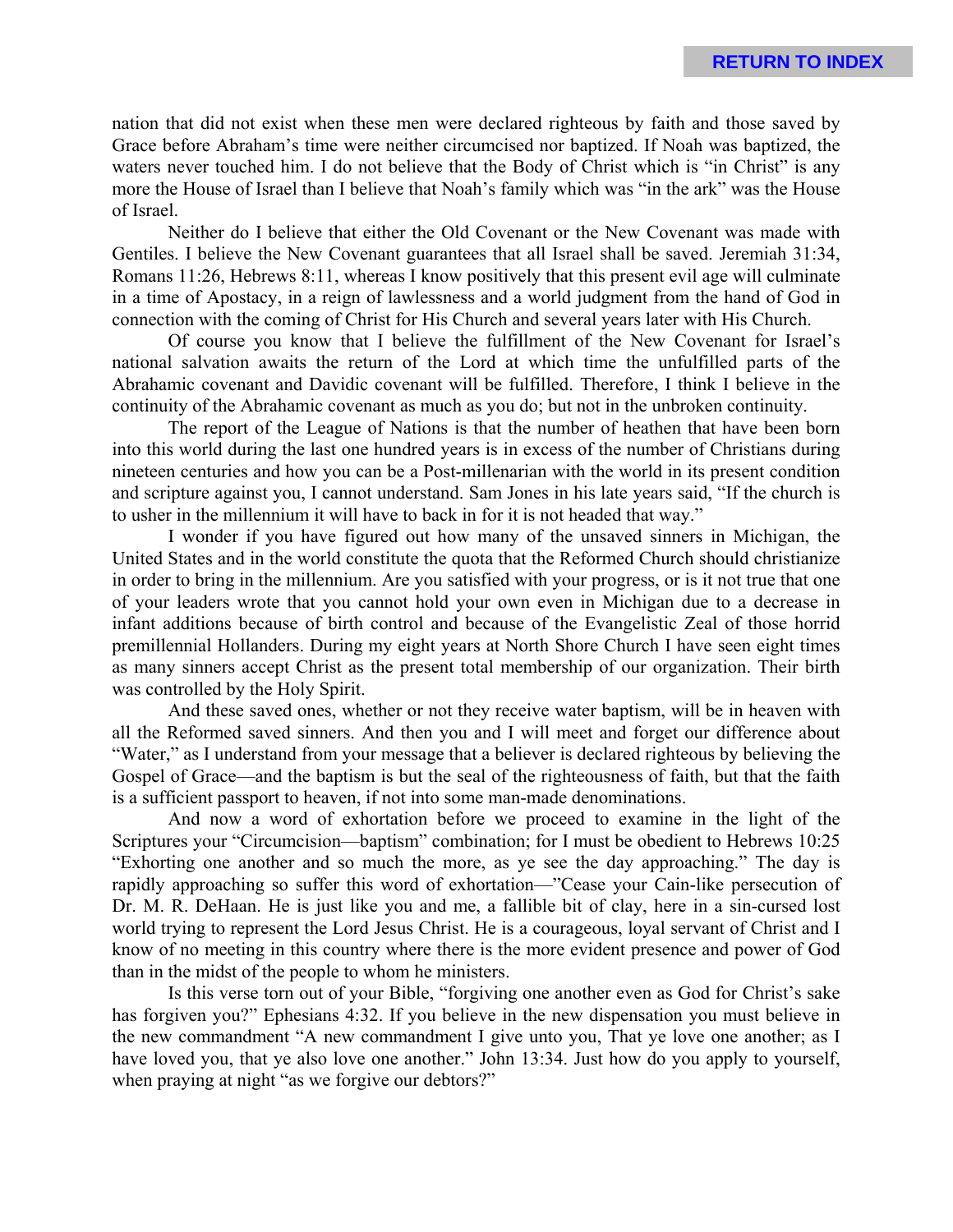Now be gracious and do this for me; you love Dr. DeHaan and myself, and in spite of your post-millennial nonsense and infant baptism, we'll love you, if Dr. DeHaan is willing. I'll ask him. What do you say?

You have no idea what a blessing would come into your life and ministry, if you would forsake the II Peter 3:3 and 4 scoffers and get the truth of the Blessed Hope. It would make a real preacher out of a brilliant man like you. If you would like to hear more of this purifying glorious hope, I'll come up and see you.

Now be gracious and do this for me; you have attacked me in your church paper. I did not have an opportunity to defend myself. So advertise this Epistle in that paper and let your people read my defense.

# DOES N. T. BAPTISM TAKE THE PLACE OF O. T. CIRCUMCISION?

First let me ask you this question. If I should bring into your presence three children,

- 1. The baptized infant child of Christian parents.
- 2. The unbaptized infant of saved Baptist parents.
- 3. The unbaptized infant of unbaptized unsaved parents;

would you say that each of these three infants sustains a different relation to God during this present reign of Grace? I know from your booklet that you are sure that there is a difference between child Number 1 and child Number 3; but I do not understand whether or not you would consider infant Number 2 as holy, according to I Corinthians 7:14.

I will have to confess that this verse of Scripture has bothered me no little, and I have never had a satisfactory explanation from any Bible student who was opposed to your Covenant program. But your explanation is equally unsatisfactory; for I do not believe that the water has anything to do with the holiness of the infant in the sight of God. If so, then water helps to make an adult holy in God's sight.

I must also confess to you that I have never heard any message on water baptism that was convincing proof to me that there may not have been in some of the Households baptized some children who were too young to exercise faith. I have been open and honest, studying diligently the subject pro and con, for surely you must know that my position is neither popular nor enviable. However, I have failed to find absolute scriptural proof that any infants were baptized with water. They may have been. You have admitted that it cannot be found in the Bible; but can be justified from the Bible. But you have neither found it nor justified it in your "Why We Baptize Infants."

You have stated on page 14 of that booklet that a Christian cannot be a Pre-millenarian and believe in infant baptism, and I know that if I must become a Post-millenarian, in order to accept infant baptism, you have a hopeless case on your hand, and in your judgment I must remain a heretic. But with your views, how an immersionist can please you any more than I can, I do not see, unless you want me to agree that we are all wrong and we'll compromise by "pouring" just to be on the safe side and have harmony. That seemed to be your attitude in your letter, that you could tolerate me, if I would just use water in some way. The last time I saw a baby sprinkled, the preacher made his talk after he had dipped several fingers in the bowl, and there were very few drops of water that touched its head. But I presume with you it is the ceremony that counts. But I just can't agree with you. If there is one iota of salvation virtue in water baptism, either by sprinkling, pouring or immersion, then salvation is not by grace. Paul was debtor to the Greeks and Barbarians. He was almost willing to be cut off from Christ to get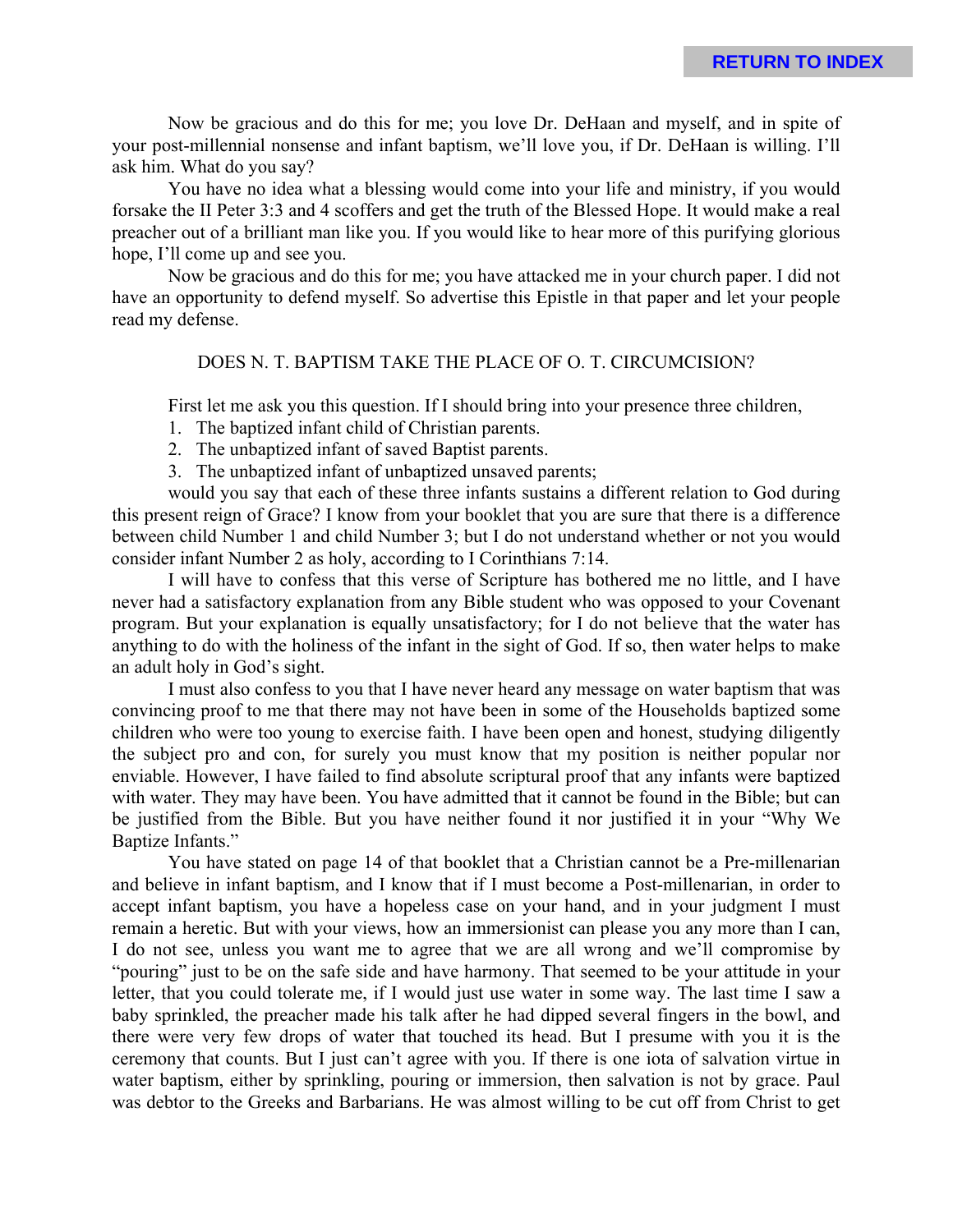Israel saved. He travailed in birth for Galatian Gentiles. He would have baptized every man, woman and child, had there been the slightest contribution toward the believer's salvation in water baptism. But it was of so little importance to him that he said, "I know not whether I baptized any other." I Corinthians 1:16. That forever successfully refutes the position of the Roman Catholics, the Campbellites, the Lutherans, the Pentecostalists, if not that of all other Christians who emphasize the importance of water baptism, for Paul, the apostle to the Gentiles, was sent not to baptize but to preach the gospel. What gospel? He called it, "my gospel." Romans 16:25 and II Timothy 2:8.

If I could be taught by the Scriptures that Paul preached to the heathen the same message that John the Baptist preached to the Jews, or the same message that Peter and the eleven preached to that same people before, on or after Pentecost, I might change my mind about water baptism, but no one could possibly rightly divide the word of truth and reach such a conclusion.

I have tried to find infant baptism in I Corinthians 10:1 to 3. Because in I Corinthians 10:11 Israel's experiences are spoken of as types. When they were baptized unto Moses in the cloud and in the sea, all their little ones were with them. But every member of every family was kept from getting wet. They went over on dry land. But there is no doubt that if that baptism is typical of water baptism for Christians in this age, then the little ones ought to be baptized also to carry out the type completely. But most of those who support infant baptism by this scripture insist that the infants must be immersed. And so the divisions and the sub-divisions.

Circumcision was not instituted in the Old Testament. It was carried over into the Old Testament. My belief is that circumcision did not have exactly the same significance with Israel under the Law, as it had when Abraham received circumcision as the seal of the righteousness which he had yet being uncircumcised. Romans 4:11. Abram was declared righteous more than twenty years before he was circumcised. He was never an Old Testament character. He was a justified heathen; justified in uncircumcision that he might be the father of uncircumcised believing heathen, who were considered dogs, even while Christ was on earth. Matthew 15:22 to 25. As circumcision was instituted before the Law was added, it remained after the Lord became the end of the Law at Calvary. Paul was absolutely justified in his circumcision of Timothy twenty years after Christ died. So was James, the Lord's brother, justified in his stand for the circumcision of even the infant sons of believing Jews some years later. Acts 21:18 to 25. And these Jews were receiving water baptism and circumcision during the same period.

So you err both with respect to circumcision and water baptism, in that you say that one began with the Old Testament and the other with the New. As circumcision did not begin with the Old Testament, water baptism did not begin with the New, but with the Old. Surely you would not say that John the Baptist told the Jews not to circumcise any more after he began to baptize with water. We have just shown that they continued that rite all through the Book of Acts; in fact, we have the record of circumcision of the flesh several years after the last account of water baptism in Acts 19:4 to 7.

By the simplest principle of Bible exposition, if there is any water in Colossians 2:12, "Buried with Him in baptism, wherein also ye are risen with Him through the faith of the operation of God, who hath raised Him from the dead," then the circumcision in Colossians 2:11 should be physical circumcision. But it is not. It is a "circumcision made without hands, in putting off the body of the sins of the flesh by the circumcision of Christ." And the eternal benefits that I expect to enjoy by the Grace of God are to be mine by the "baptism of Christ" on the cross, according to Luke 12:50, and though you may boycott me and exclude me from your "self-respecting denomination," you cannot rob me of a single benefit that my Redeemer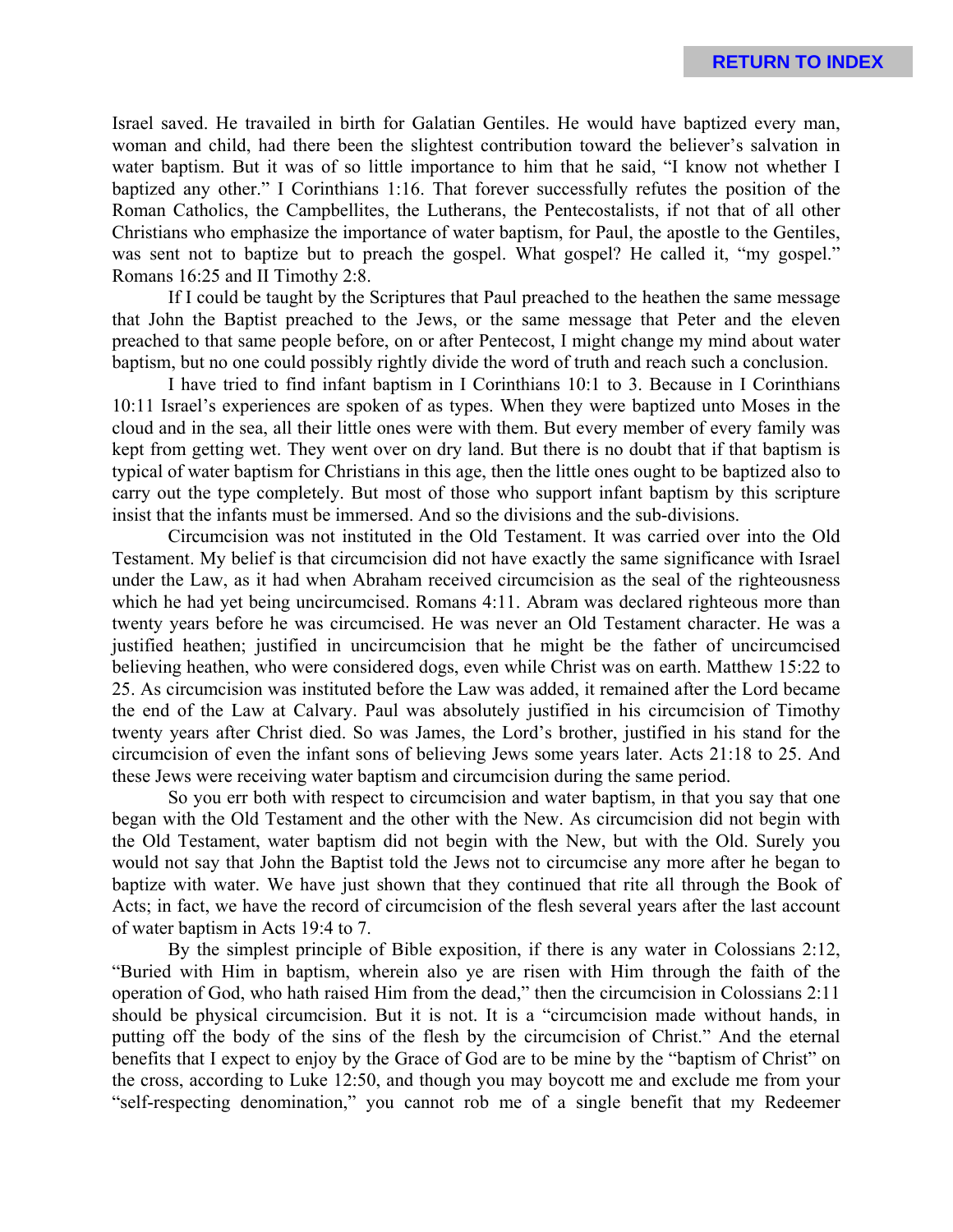purchased for me at Calvary. You know full well that three-fourths of the people who have been baptized with water have never been saved. You also know that a large percentage of the preachers who are doing the baptizing are lost. You ought to know that it was circumcised men who crucified the Lord, and that the history of those circumcised Israelites and their fathers is told when the Holy Spirit handled Stephen so admirably: "Ye stiffnecked and uncircumcised in heart and ears, ye do always resist the Holy Ghost, as your fathers did, so do ye." "The Just One, of whom ye have been now the betrayers and murderers." Acts 7:51 and 52. And as neither circumcision nor uncircumcision availeth anything in Christ Jesus, but a new creature, even all the water in creation can never make a new creature out of any sinner. But the precious blood of Christ will do the work in the twinkling of an eye and that is my theme in every message that I give forth. The world is sick of Churchianity.

My epistle is already quite lengthy, but there are some very vital points that we have not covered. You say on page 25, "Why We Baptize Infants;" "Certainly the Reformed Churches acknowledge no change in the infant or in its status because of the act of baptism. The baby is the same when carried away from the ceremony as it was before, and it would be in the same relation to God and the church even if the ceremony were never performed."

This seems to me the negation of some of your other arguments in favor of infant baptism. But if you admit that infant baptism is not to be found in the Bible and does not affect the infant's relation to God, it seems to me that you are arguing to show what is Reformed Church practice rather than what is Bible doctrine. As custodian of the Reformed Church, you have a perfect right to keep out any one who is more interested in Bible doctrine that Reformed Church practice. I was listening to a very interesting old-fashioned debate between a Campbellite preacher and a Baptist preacher in the South. The Campbellite insisted that it would be impossible for any one to enter heaven without being baptized in water for the remission of sins. He quoted Acts 2:38. The other preacher explained the Baptist position, that water baptism was not essential to salvation, but was a door of entrance to the Baptist church. The Campbellite replied, "well, according to your position, it takes more to get into the Baptist church than it does to get into heaven." It seems to me that the Reformed Church is requiring for membership that which is not required for membership in the Bible Church. When the Campbellite asked the Baptist what his denomination did with Acts 2:38, the Baptist replied, "we do not follow that order, which was for the Jews." "We follow the order in the tenth of Acts, in the experience of Cornelius the Gentile." "While Peter yet spake these words, the Holy Spirit fell on all them which heard the word . . . And he commanded them to be baptized in the name of the Lord." Acts 10:44 to 48. If I should practice water baptism, I would certainly take the position of the Baptist rather than that of the Campbellite.

But this question has come to me over and over, "why was there one order to the Jew at Pentecost and after Pentecost, water baptism before Holy Spirit baptism, and another order with the Gentiles, Holy Spirit baptism and then water baptism." I have been told by Fundamentalist immersionists that the Jewish baptism was unto repentance for the remission of sins, and the Gentile baptism was a witness to the world. The first statement I find agrees with the Scriptures. For the truth of the second statement I have searched diligently, but it is not to be found in the Book. I have been told by men who are considered able Bible expositors, that the baptism in Galatians 3:27 is water baptism: "For as many of you as have been baptized into Christ have put on Christ." Others say, "No; Russellites, Adventists, Mormons and multitudes of all varieties of religious people have been baptized in the name of Christ but have not put Him on. Some say both Holy Spirit baptism and water baptism must be meant, because the disciples of Christ who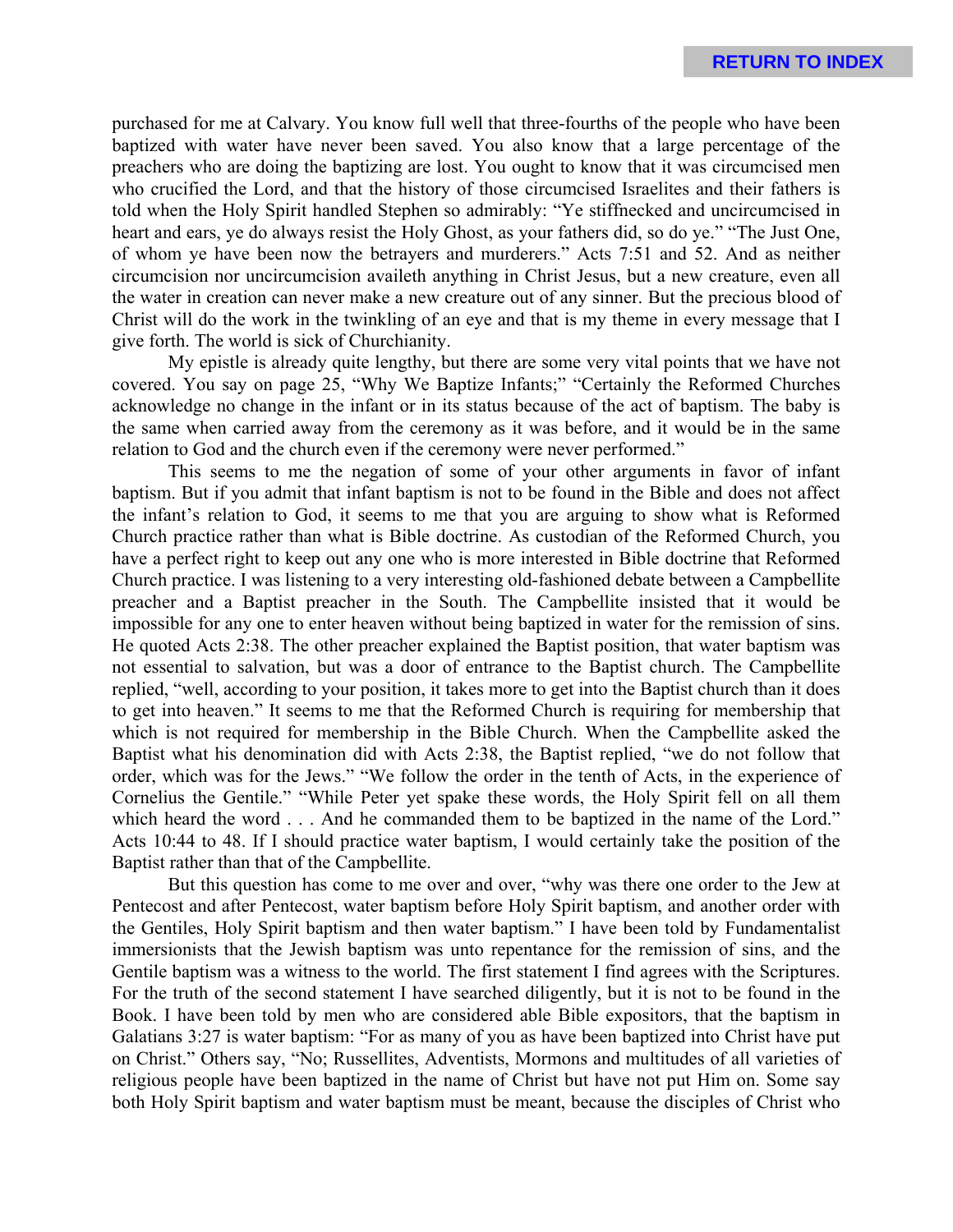were baptized with water before the Holy Spirit came from heaven did not put on Christ; that the water baptism is putting on the uniform to show that you are a member of the One Body, into which both believing Jews and Gentiles were baptized by the Holy Spirit. If that is true, some of the disciples of Christ were rather premature in putting on their uniforms, for they were baptized before they got into the Body.

From your message, I am positive that you would not preach in the Reformed Church; "Repent and be baptized every one of you in the name of Jesus Christ for the remission of sins, and ye shall receive the gift of the Holy Spirit." Acts 2:38. Your denomination teaches that an adult must have the Holy Spirit as the evidence of salvation before he or she can receive baptism, unless baptized in infancy. If you do not, then your church is filled with baptized unregenerated members. Neither would you endorse for your church the order in Acts 8:5 to 18 . . . "Philip went down to the city of Samaria. "But when they believed Philip preaching the things concerning the Kingdom of God, and the name of Jesus Christ, they were baptized" (Acts 8:12) "They sent unto them Peter and John—Who when they were come down prayed for them, that they might receive the Holy Spirit—Then laid they their hands on them, and they received the Holy Spirit." (Acts 8:17) Now, if they believed the gospel and were baptized, according to Mark 16:16 and 17, they were saved. Then several days later the Holy Spirit came to them through the imposition of hands. Why does not your church observe this order? When you give the scriptural answer to this "why," I am sure your eyes will be opened to the absolutely essential principle of dispensational application of the Truth of God. These people in the city of Samaria were Jews, according to Acts 11:19. Any intelligent student of the Word of God will see the progress and change from Acts 2:38 to Acts 10:44 to 48. But why they cannot and will not develop the progress and change from the tenth of Acts to Ephesians 4:5 to the One baptism, I cannot see.

Do I err when I say that with every recorded case of Water Baptism, there is the record of some Supernatural Manifestation, Miracle, Healing, Heavenly Sign, Sabbath, Gift of the Holy Spirit, Speaking with Tongues, Earthquake or some Divine Token? Then must I say that all of these Supernatural Demonstrations went to a certain point in early Church history, suddenly ceased and have no part in today's church program; but that Water is one of the all-important things that remain? You give to me your Scriptural explanation of the cessation of those Miraculous Signs that accompanied Water Baptism, and I will apply the same Scriptural treatment to show you why I believe what I do with respect to Water Baptism. As I said before, you would excommunicate from your membership one who sought to insist upon a program of miracles for your church. I say to you that with Water Baptism must go the gifts of the Holy Spirit in the twelfth chapter of I Corinthians. But behold the confusion, the folly, the delusions and fanaticism in Christendom today because well-meaning servants of the Lord are doing exactly what you are doing. You are insisting on the practice of a rite which you admit cannot be found in the Bible, which you unscripturally call a "sacrament," and your error lies in the fact that you confuse Israel with the Body of Christ and fail to rightly divide the word of truth in that you do not recognize the all-important "overlapping" principle of Bible study. Our healers and miracle performers, who today are perverting the Grace of Christ and subverting the souls of their unwary victims in the name of Jesus Christ, are making the same serious blunder. On the one side I am their constant target, because I oppose their unscriptural and fanatical teaching. And now come your assaults because I will not agree with a doctrine which you admit is not to be found in the Bible; and this I know without having come from Mars.

You also quote the Great Commission in support of your practice, but you do not quote all of it. How about the statement, "Teaching them to observe all things whatsoever I have com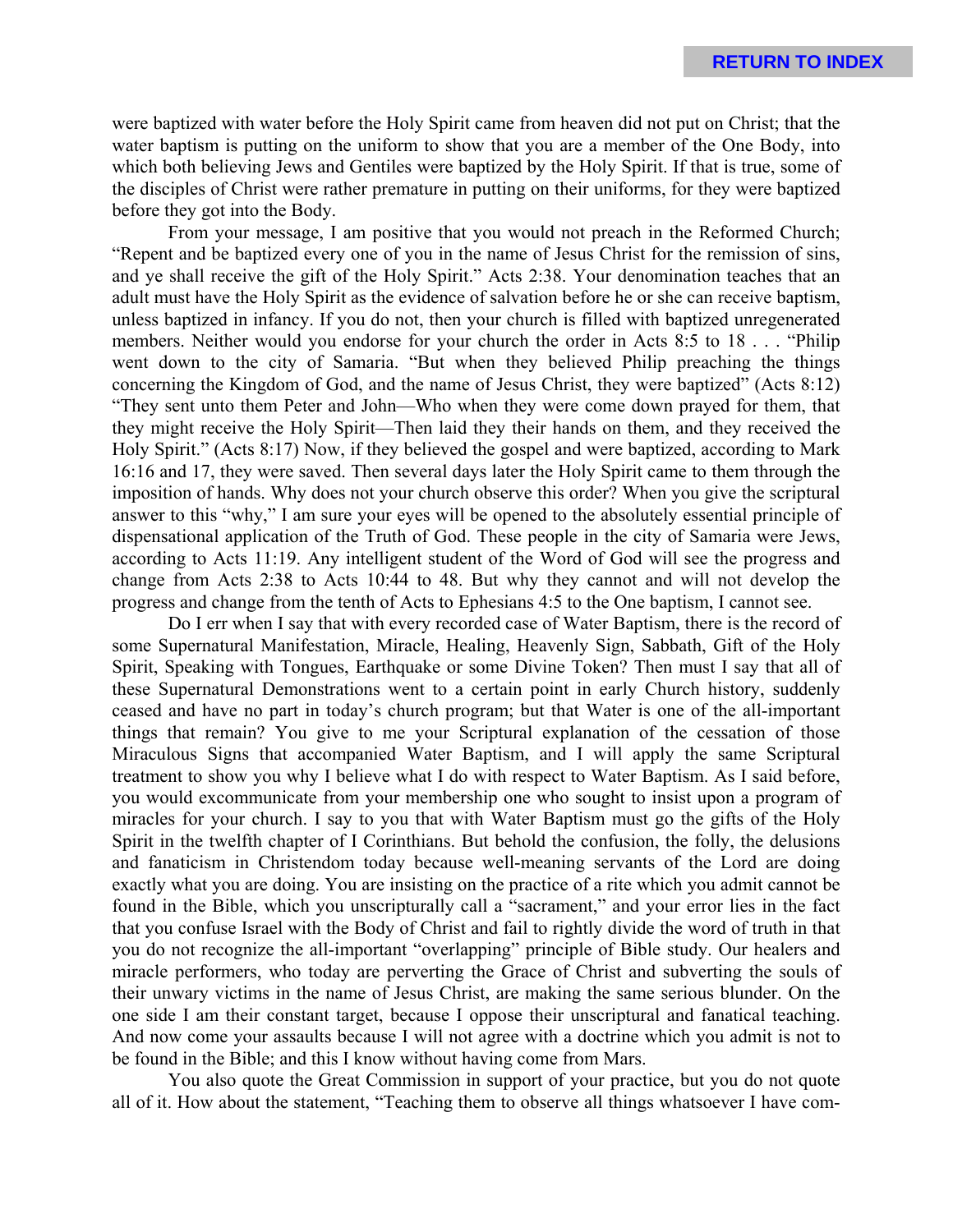manded you." Matthew 28:20. I will guarantee you that I can show you at least fifty of the "all things" in the Book of Matthew that you do not teach your members to observe, because they belonged to Jews in the Kingdom age and not to Gentiles in the Grace dispensation. Some of the most gifted teachers in this country say that the Church did not work under the Great Commission, which is for the coming Kingdom age. I do not say that I agree with them, but I most assuredly assert that the Commission which the risen Lord in glory gave to the Apostle Paul supplemented that Great Commission, if it did not supersede it. When Christ was on earth He was a minister of the circumcision, made under the Law, sent only to the House of Israel. His earthly ministry was one of confirmation. On the cross, by means of death, for the redemption of the transgressions under the first covenant, He was the mediator of the new covenant. "He taketh away the first that He might establish the second." Christ in glory did not give to the heathen, through Paul, the same program He gave to the Twelve, who were ministers to the circumcision before and after His death. These Twelve are yet to sit on twelve thrones judging the Twelve Tribes of Israel, during the coming Kingdom age. Matthew 19:28. Paul is not to be associated with them, neither will any member of the Reformed Church.

On page 16 you quote your Church liturgy, which you say is Scriptural: "The Lord said unto Abraham and therefore to us." Therefore, "we are the covenant people." On page 26, you say that the baptized infant is therefore an attested and certified member of the church; that the infant is a member of the church even before baptism.

Of course this conclusion is reached on the argument that if Abraham's infant Isaac was included in the covenant group and received circumcision, the child of Christian parents is included in the Christian Church and should receive water baptism.

I understand that you do not discriminate between the visible organized Reformed Church denomination and the Body of Christ as an organism. Therefore, according to your argument, the infant's acceptance into the Body of Christ is by virtue of the parents' faith and righteousness and therefore if the parents should receive the seal of righteousness, which is also the seal of the covenant, so should the infant. I am wondering how the child would be affected or his relation to God changed in case after his baptism your church should learn that the child's parents were unsaved. Or do you have any unsaved members of the Reformed Church who are parents of baptized infants? It seems to me that your church covenant organization will not properly function unless you have a 100% regenerated membership, because there are no unregenerated members of the Body of Christ.

On page 20 you say, "you cannot, in early Christian thought, divide the family, having part of it within the covenant, and part outside." Inasmuch as you believe that Water Baptism introduced the New Covenant, then you must believe the message of Christ in Matthew and Luke is New Covenant truth. Then kindly study your statement above in the light of Luke 12:52, For from henceforth there shall be five in one house divided, three against two and two against three. The father shall be against son, etc."

Now, please understand that I have nothing whatever against any individual member of the Reformed Church. I praise God for every saved member belonging to that organization, but I am sure that you will admit you have heard of some baptized members of that organization who were unsaved notwithstanding they were included in the covenant group.

There were many circumcised Israelites under the Old Covenant that were unrighteous, therefore their circumcision could not have been the seal and sign of righteousness. It was circumcised members of the Covenant group who killed the Prince of life. And how many of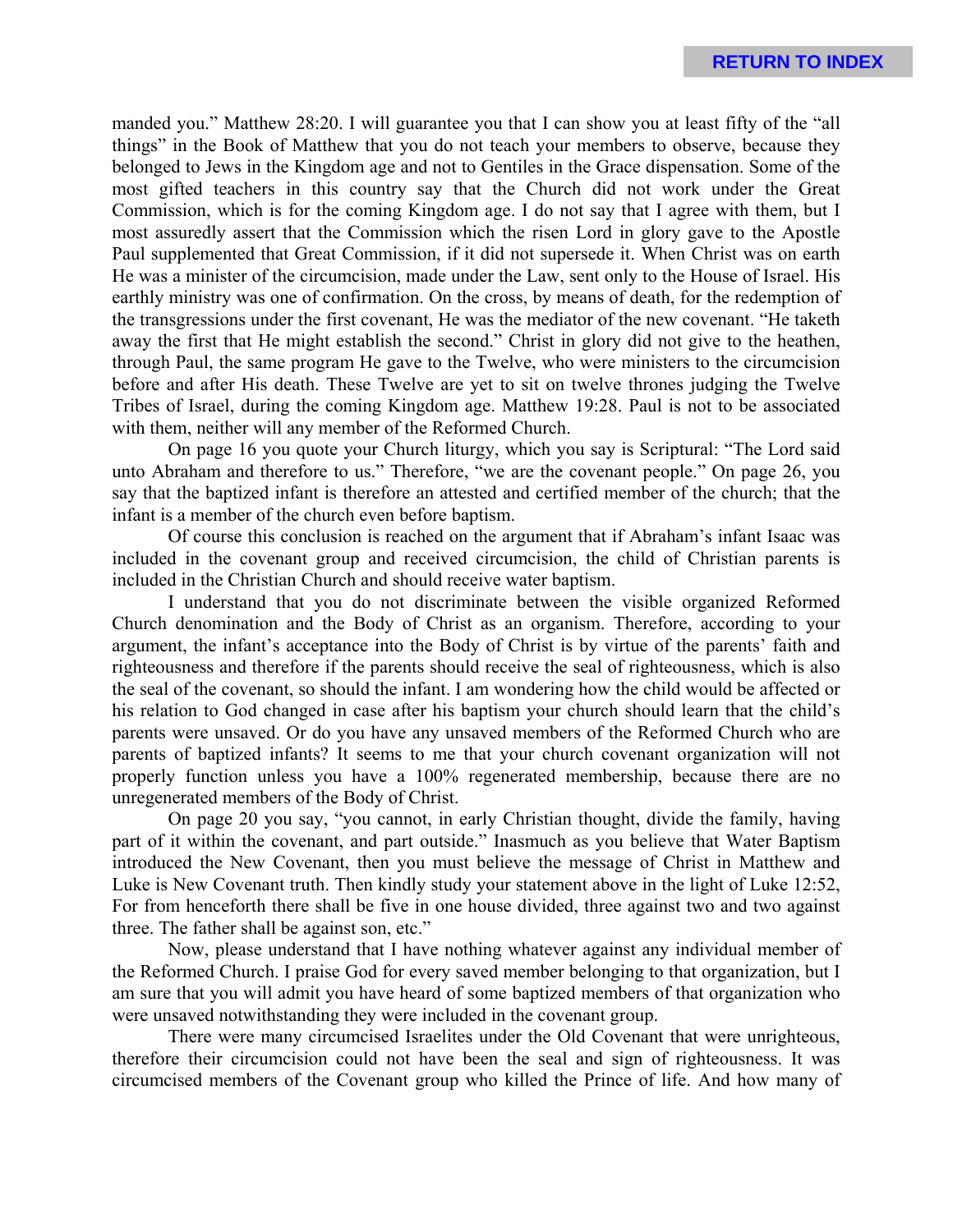John's disciples, who were both circumcised and baptized remained unrighteous and turned against the Lord?

In your Infant Baptism booklet, on page 21, you say that baptism is the sign and seal of membership in the Covenant group in the Christian Church. Again you say that circumcision was the sign and seal of personal faith on the one hand, and of membership in the Covenant group on the other—Page 23—"Baptism is the sign and seal of precisely the same things. Things equal to the same thing are equal to each other." "Baptism has come in the place of circumcision." Hence, it is right to baptize infants.

On page 21, you state that water baptism means to the Baptist the sign and seal of regeneration. Many Baptists will deny this. They will say that it is the sign or symbol of burial with Christ. If you find in the Bible where Water Baptism is the sign of either regeneration or burial or both, I'll show you where it is the sign of neither; and where it is not the sign of entrance into the Body of Christ. Therefore Water Baptism must have more than a double significance in the Word of God.

It was at least two years after John's "Kingdom of the Heavens" proclamation when Christ said "On this Rock I will build my Church." Matthew 16:18. I again affirm that the first Water Baptism was that Christ should he made manifest to His earthly people Israel; and that this baptism was unto repentance for Jews. John 1:31. Acts 13:24.

I can enjoy full Christian fellowship with any sprinkled or immersed believer, if he loves the Lord Jesus Christ in sincerity and truth and is trusting in His precious shed blood, if that believer will grant me this privilege.

Any student of the Bible can find in early Church history that water baptism might be interpreted as having been a sign of personal faith. "Many of the Corinthians hearing, believed, and were baptized." Acts 18:8. But if the order mentioned in Mark 16:16 was observed, then the baptizing preceded salvation.

Moreover, if you had attempted to prove infant baptism by referring to the several cases of "Household" baptism, and had omitted your "Covenant" arguments, you might have presented a much stronger case. And I am sure that no Premillenarian Fundamentalist, whether Denominationalist or otherwise, would deny that we are the Spiritual Seed of Abraham.

But, in closing let me say that another of your fundamental blunders, is the fact that you do not recognize that there is a difference between circumcision in the case of Abraham and circumcision in the case of the nation Israel, under the Law; and in making this statement I am not unmindful of the fact that the Law could not annul the promise or make it of none effect. We are not under Israel's Law. A new Law came when Christ abolished death, the Law of the Spirit of life in Christ Jesus. One who believes that John's Water Baptism ushered in the New Covenant must cling to Israel's Law, including their Sabbath, as the disciples who were with Christ on earth did.

It must be admitted in the light of Romans 4:11 that circumcision in the case of Abraham was a seal of the righteousness of his faith. You state correctly he believed God against all human possibility. In the light of Genesis 17:8 to 14, we know that circumcision was the covenant, in which the land of Canaan was guaranteed to Israel, and God Himself was guaranteed to that earthly people. But thousands of circumcised unrighteous Israelites died in their sins.

You will remember the college student's definition of a lobster—He wrote on his paper, "A red fish that crawls backwards." The professor marked his paper, "Right except for three reasons. A lobster is not red; it is not a fish; it does not crawl backwards."